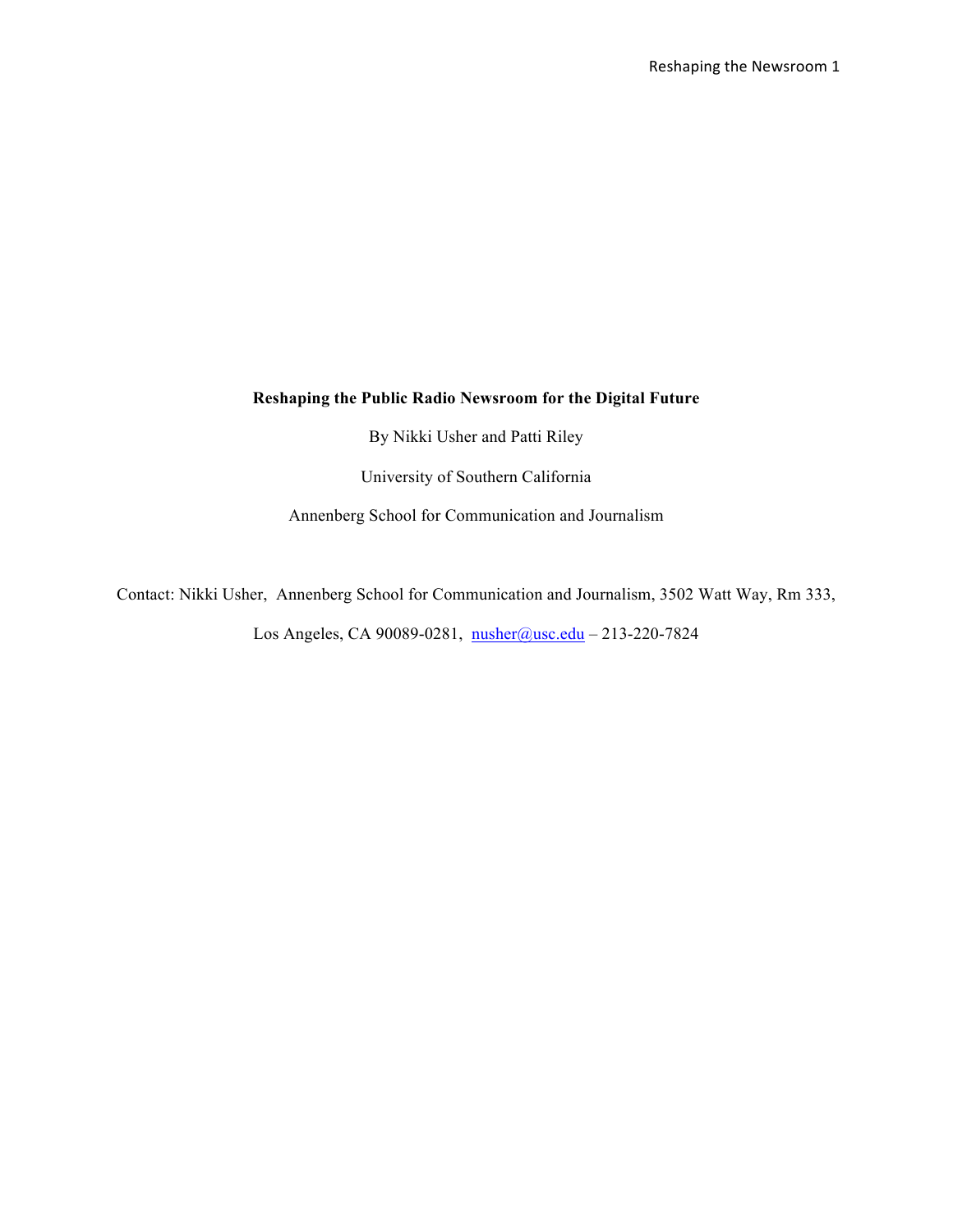**Abstract:** This paper provides a discussion of NPR's journey as it strives to become a more multimedia savvy company. The paper details the early vision of NPR's leaders – one that included an emphasis on the web and particularly the move to visual storytelling and the extensive retraining necessary to achieve this goal—as well as the progress review at the midpoint of the transformation that caused the strategy to become more organic to the organization and tailored to the mission and employee base of the organization. An examination of NPR's "lessons learned" provides insights for other organizations involved in a variety of media convergence issues as well as its ability to model important elements of a learning organization in a time of dramatic change.

### **Reshaping the Public Radio Newsroom for the Digital Future**

# **Introduction:**

News organizations that are currently undergoing the transition from a legacy news media model to a digital, online reality face tremendous challenges. It is now well understood that many organizations in legacy media face a "transform or die" imperative – most obvious, perhaps, in the newspaper industry where circulation in the US is in steep decline.<sup>1</sup> News organizations are forced to make difficult decisions; in a time of decreasing resources due to staff cuts and budget reductions, they must figure out how to think broadly about the future and invest in the innovations that can help light the path of success, or at least prevent bankruptcy. At the same time, these news organizations must hold on to their core values, both to keep producing the level of quality that maintains both their credibility and their loyal audiences and to retain a sense of cultural continuity within each organization in order to withstand the conflicts and tensions that come with tremendous change.

 $\frac{1}{1}$ The plunge in U.S. newspaper circulation is accelerating, as "Average weekday circulation at 379 daily newspapers fell 10.6 percent to about 30.4 million copies for the six months that ended on Sept. 30, 2009 from the same period last year, according to the U.S. Audit Bureau of Circulations. The pace of decline more than doubled compared with last year. From September 2007 to September 2008, circulation fell 4.6 percent" (MacMillan, Oct. 26, 2009).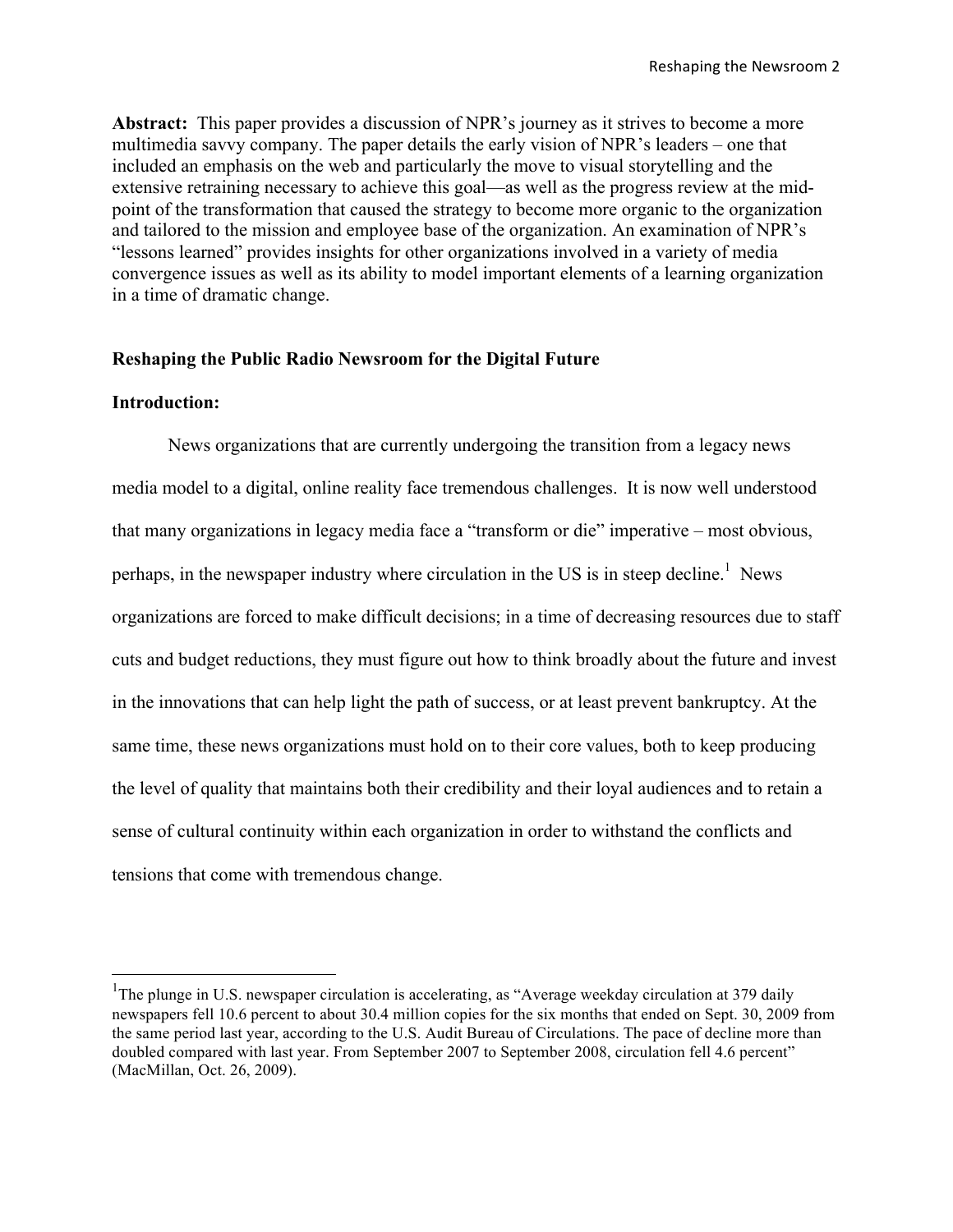This paper explores one period in National Public Radio's attempt to reshape itself for the digital future –2007-2009. NPR's sense of the future, like many in radio, was that the precipitous decline in the print new industry could easily become their own nightmare. The best way to address this looming problem appeared to be for NPR to become a digital hub of innovation. And, thanks to a \$1.5 million Knight Foundation grant, large portions of the staff could be retrained in order to accomplish this vision. According to the goals of the grant (Fest, 2007), NPR would be aided by the Knight Digital Media Center (split between \$2.8 million for UC Berkeley and \$2.4 million for the University of Southern California). The grant supported:

· About 600 NPR staff in its new audio production and content management systems.

· 40 NPR senior managers, leaders and training staff to support's NPR newsroom of the future project, "Newsroom 2.0."

· 400 NPR reporters, producers, editors and other staff in multimedia skills .

This story of change and transformation requires a background in the news industry as well as general theories of organizational change and learning in addition to the case analysis of NPR.

#### **Newsrooms and change**

A number of scholars have explored newsrooms undergoing change in the age of digital media, often in print organizations. In a national survey, Gade (2008) found that an editor's influence in creating change in newsrooms depended on how integrated a newsroom was, the size of the newspaper, the profit emphasis, and their perceived organizational importance. Gade and Perry (2003) also looked at organizational change through the introduction of a new editor at the *St. Louis Post-Dispatch* using theories of organizational development and found that employees failed to see how change initiatives were related to producing a better newspaper.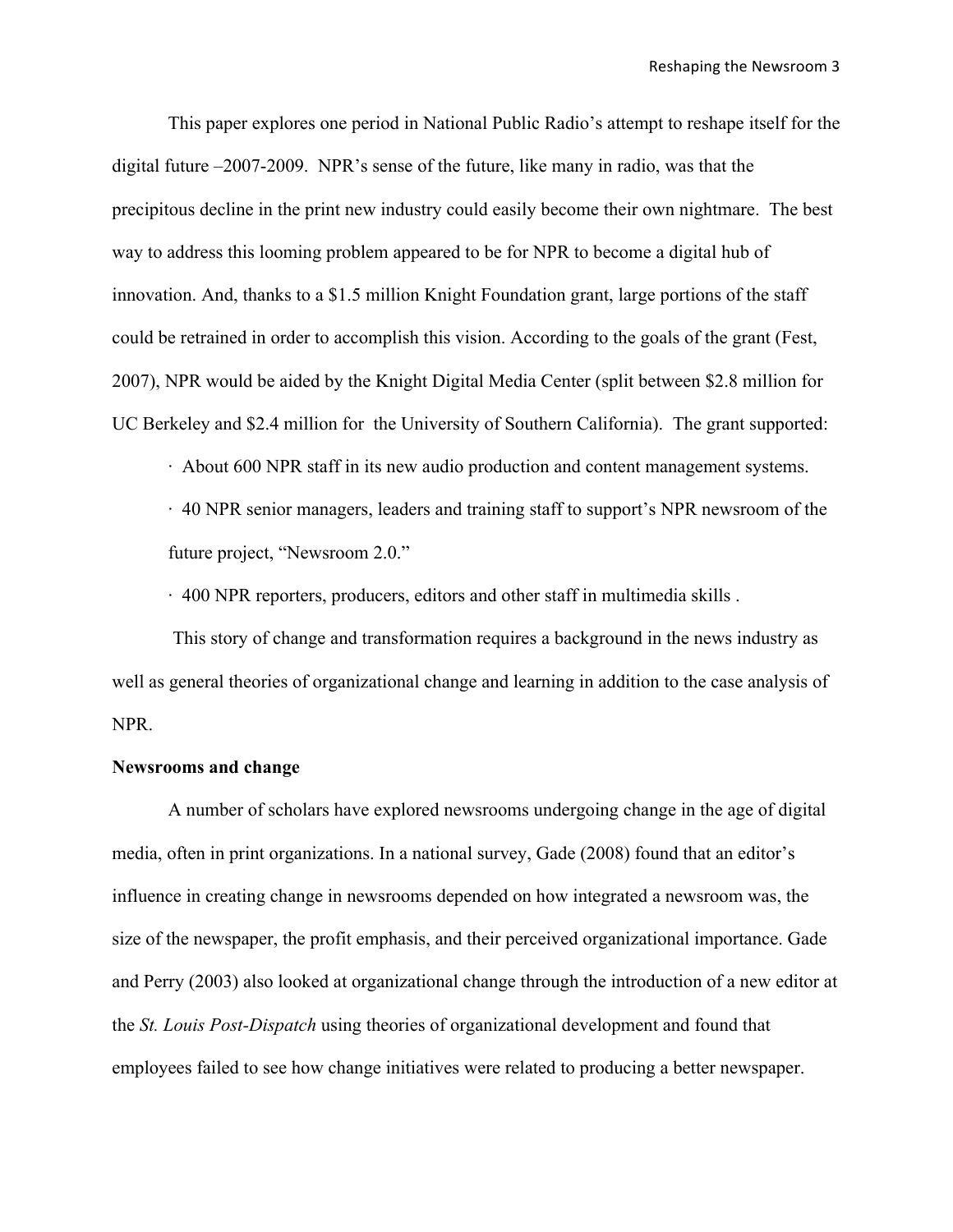Ryfe (2009a; 2009b) used an ethnographic approach to examine a newsroom where an editor had mandated a vision less daily news and more enterprise reporting, only to find that this vision was inconsistent with reporters ingrained patterns. Ryfe (2009b) argued that some of this had to do with a disconnect between reporting culture and editorial vision, "a sense of belonging is absolutely crucial for generating the collective imagination necessary to bear these costs" (p. 678). Meier (2007) argued that Central European newsrooms, in the push towards convergence, were aided by eliminating traditional boundaries between departments and actually physically restructuring the newsroom.

But the speed of information dissemination has changed the way that newsrooms have to operate in a web based world and new, multiplatform modes of news production. Klinenberg (2005) argues that newsrooms have been restructured and journalists' daily patterns have been reformulated in order to make way for what he calls the "news cyclone" of the 24-7 news cycle (p. 54). Boczkowski (2009a; 2009b; Boczkowski & de Santos, 2007), in a series of articles, outlines how newsrooms are increasingly moving towards homogenization of content in an effort to stay ahead of competitors. He has also observed a restructuring of hard and soft news content where hard news is little more than re-written wire stories, and soft-news takes on a bifurcated world within the newsroom as reporters and editors have more space to write these stories. In some cases, multiplatform journalism has ended up looking more like a primary platform with some secondary support as Singer (2004 ) notes in her study of four American converged newsrooms.

It is important not to give too much primacy to the simple existence of new technology as a force of change itself. As Deuze (2007), like structurationists (Barley, 1986; DeSanctis & Poole, 1994; Giddens, 1979), argues that technology does not itself reshape work patterns, but it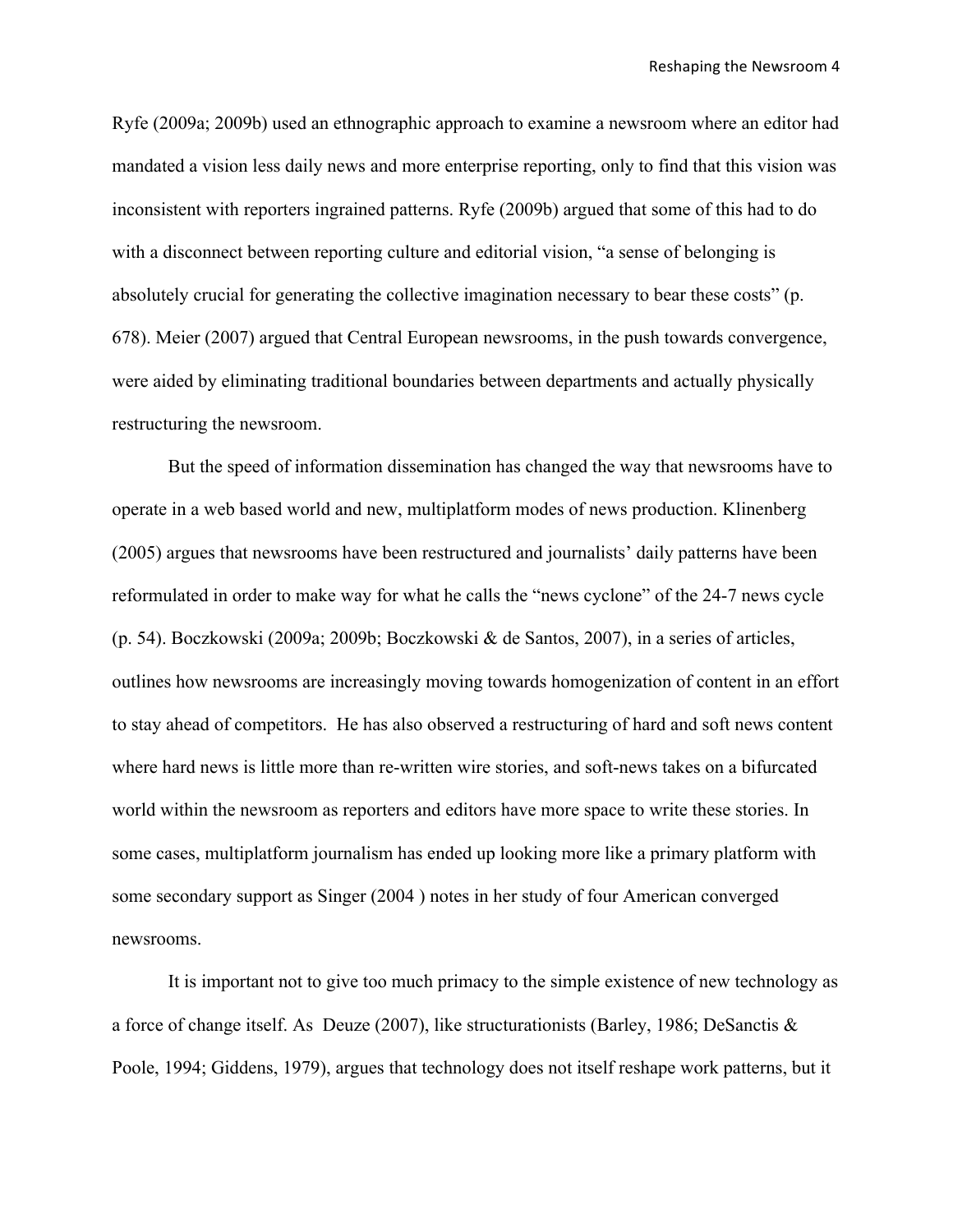how that technology gets taken up in practice. This paper underscores the human element, how executives in a newsroom can shape a vision about the use of technology in a newsroom – and how that technology is then actually taken up and experienced.

This paper explores change in the production of new by applying the theory of sensemaking to the decisions, practices and judgments of NPR executives and staffers as they came to their understanding of their new vision for change. Sensemaking (Weick, 1995) is most broadly an activity and a process about invention and reflexivity. For Weick, there is no way to talk about organizations that do not "allow for sensemaking to be a central activity in the construction of the organization and the environment" (p. 70). At the core of sensemaking is both individual and group identity, formed by the interaction, interpretation, beliefs, and value assumptions of individuals who share and consider the acts of others with mutual relevance.

The processes of sensemaking, according to Weick (1995, p. 27-35), includes: a) being grounded in identity construction – where the sense maker is constantly going through redefinition and is socially constructed; b) understanding that much of sense making is retrospective – people can only know what they have done after they have done it; c) the enactment of sensible environments – such that people help create the events they are making sense of; d) creating the social environment – in that people make sense of each other; and e) being ongoing – people "chop moments" (p. 43) from their experiences to "extract cues from those moments" and make sense of things. Because people are driven by plausibility rather than accuracy, the process of sensemaking often involves bringing coherence to things in a pragmatic way. Leaders can extract cues from moments in the organization where their vision either fails or is taken up by members of the organization, and from this, make sense of their overarching vision, adjust, recalibrate and bring order to the organization.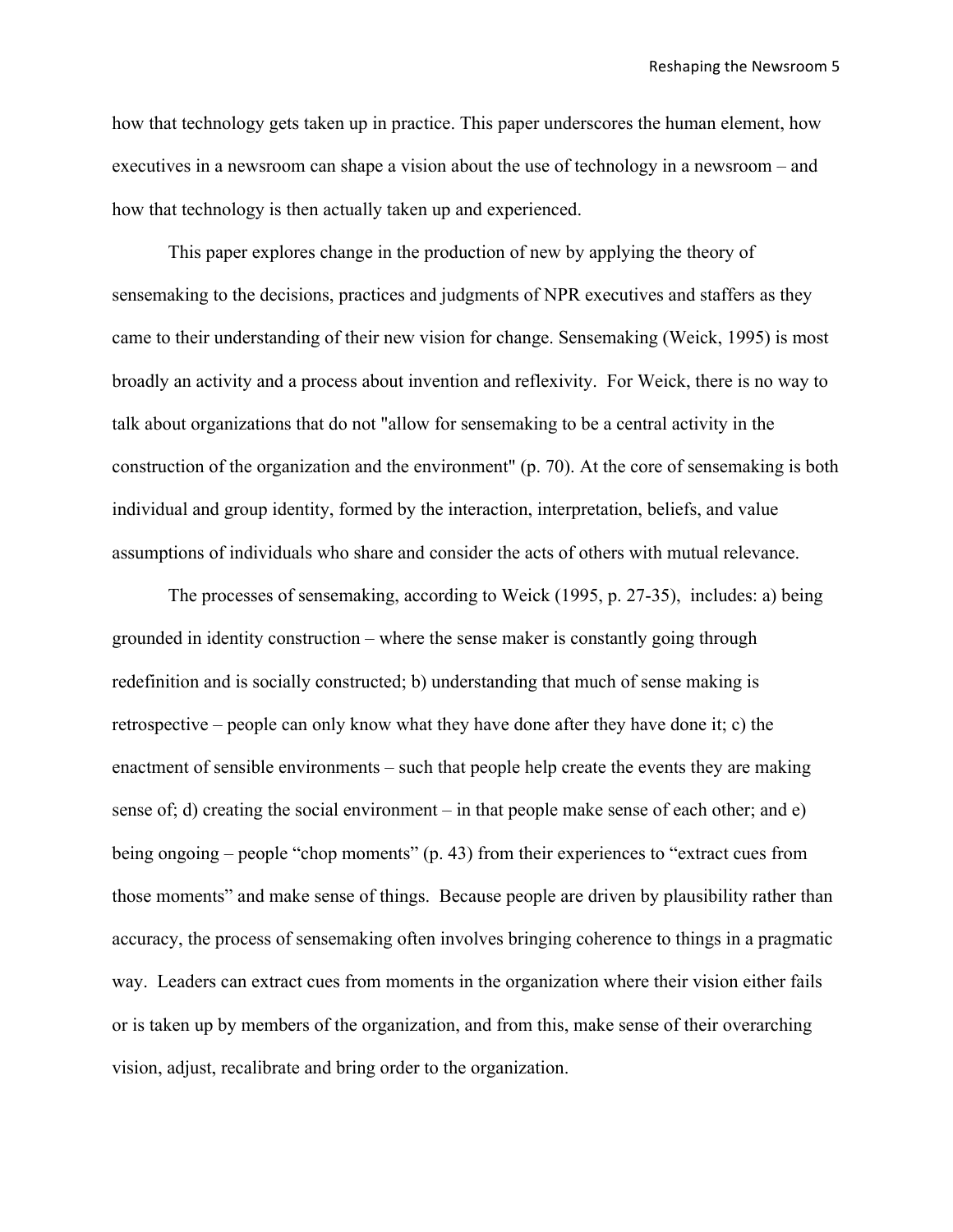Weick's sensemaking is useful to apply to an organization like NPR because sensemaking views organizations as evolving on a continual basis, and as creating stabilizing forces through routines and of course, ongoing communication so that people can share their sensemaking experiences and create common understandings. Organizations can be characterized by the way they make these processes visible and ones of choice - and if all things work well, people feel better about being a part of an organization.

### **Method and Data Collection**

\*\*\*\*\*\*\*\*\*\*\*\*\*\*\*\*\*\*\*\*\*\*\*\*\*\*\*\*\*\*\*\*\*\*\*\*\*\*\*\*\*\*\*\*\*\*\*\*\*\*\*\*\*\*\*\*\*\*\*\*

Our data for this paper include observations from a strategic communication planning workshop, interviews with key executives, interviews with staff members who went through the training sessions, observations of network meetings and the observation of a workshop that brought together network executives and executives from NPR's key member stations. The time frame is from January 2008 to January 2010 although we have historical documents from the onset of the Knight Foundation Grant.<sup>2</sup>

These data were analyzed primarily using key themes, particularly honing in on ideas such as "new technology," "views on training," "views on leadership," "views of organizational structure," and "views about change" and "sense of NPR" or what the organization called "NPRness." As part of our request to honor confidentiality at NPR in return for access, we do

<sup>&</sup>lt;sup>2</sup> In January 2008, when the Knight Digital Media Center held a summit for NPR leaders to discuss the new change initiatives for NPR training we developed a pre-workshop survey for the participants to identify the clarity of NPR's vision and points of strength and/or friction facing NPR. Then, we observed the strategic communication and planning leadership meeting held at USC for these executives and some top staff. We then followed this up with an on-site visit in May 2008, and then held 16 interviews with training participants past and present as well as other members involved in the change process in September 2008. We followed this up with further interviews with top executives held in February 2009, then again in September 2009, and finally regrouped for another strategic meeting, this time with member stations, early in January  $2010$ . Disclosure: the second author gave a lecture at each of summits.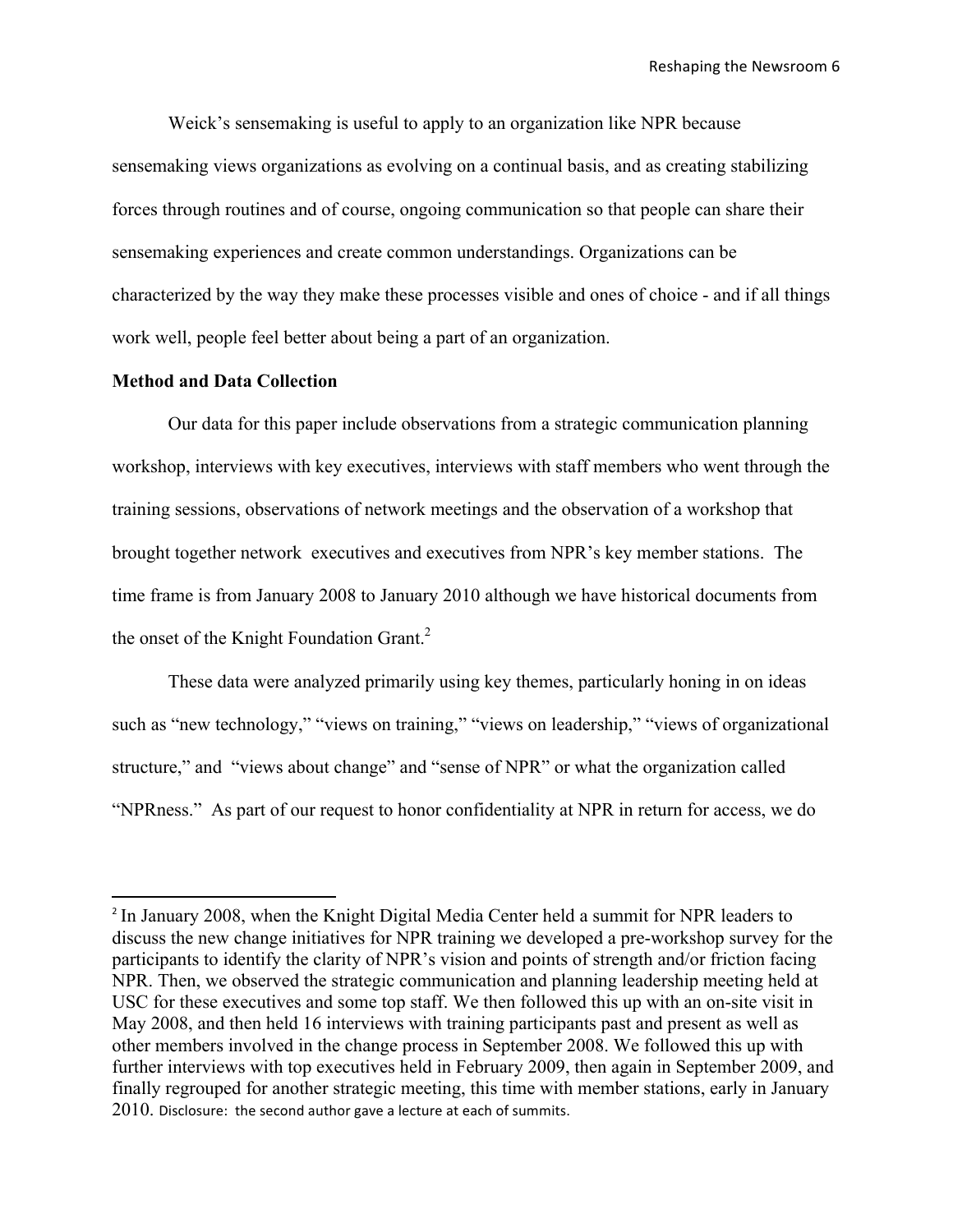not name the people we are quoting and have to constrain the use of material that could be traced to the interviewee/speaker.

### **I. Newsroom 2.0—The Stern vision**

NPR's initial digital strategy began under the direction of then CEO Ken Stern. He called this vision "Newsroom 2.0." This was Stern's way of bringing NPR into the digital future, a vision he shared with then Senior VP of Programming Jay Kernis, the founder of NPR's Morning Edition. This vision saw NPR as not only "in audio but in text, and video, and photography, and graphics, and whatever else comes along" (Kernis, 2007, p. 3). Stern and Kernis took their cues from the convergence happening at newspapers around the country. Kernis described what he saw as the NPR of tomorrow  $-$  a "single/editorial production line  $$ one, digital newsroom, where editors, reporters and producers can access a single system to coordinate, approve and edit content for multiple platforms" (p. 6). The goal was to retain the core of NPR "NESS" – or core values – standards of excellence, balance, in-depth coverage, and integrity – while moving toward a multiplatform vision.

This vision was to be enabled by the Knight Foundation grant. It offered the resources to retrain nearly 400 NPR staffers in multimedia production as well as offer leadership development for key executives and create alignment around the vision. The plan included a training program originally developed by UC Berkeley's instructors for its digital boot camps for print reporters. Over seven intense weeks, NPR staff attended a series of training modules that included instruction in: flash, video, digital photography, and in editing the products of those media in order to create content for NPR's web site. A workshop at USC would set the plan in motion by investing "change leaders" with the facts, figures and guiding narratives that would be needed to convince their colleagues "back home" (members of the organization who did not get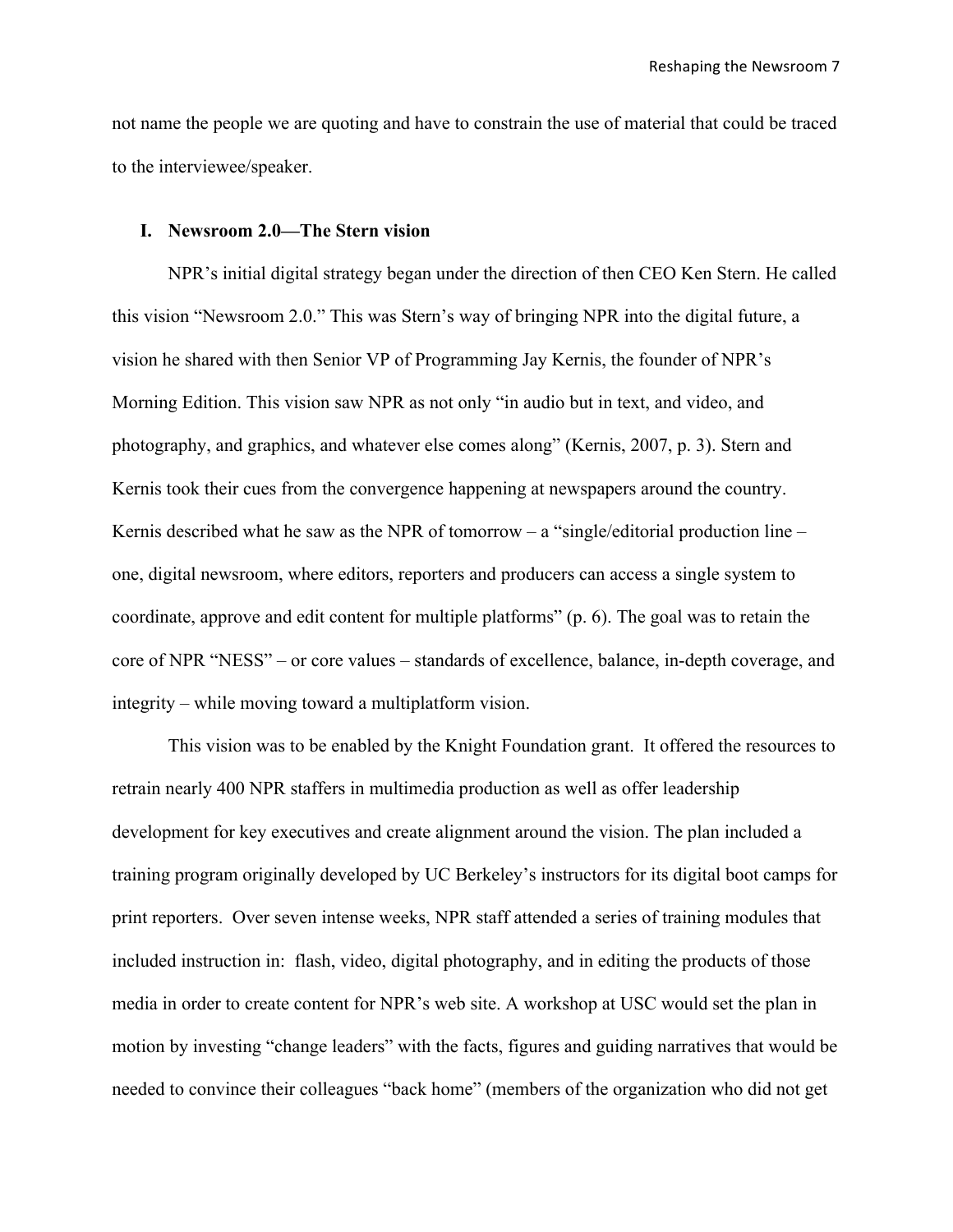to attend the workshop) that they should embrace the new vision and go through the training process in order to become a part of their digital future.<sup>3</sup>

Stern's vision was intended to augment NPR's traditional strength in audio with video and other digital amenities. Stern argued that NPR's output needed to be available on whatever platforms people had access to – from social networks to ipods to mobile—using a concept of convergence often called the "one-man-band" approach. This concept is based in multi-platform story-telling and training staff in new equipment and software as well as a new way of thinking about the work process. But his plans for the future did not include an explicit mechanism to involve the member stations and some of those executives were concerned that a stronger NPR Web site with more multimedia content might draw away their audiences and leave them in a shrinking radio industry.

#### **II. Planting the seeds for the vision & training**

\*\*\*\*\*\*\*\*\*\*\*\*\*\*\*\*\*\*\*\*\*\*\*\*\*\*\*\*\*\*\*\*\*\*\*\*\*\*\*\*\*\*\*\*\*\*\*\*\*\*\*\*\*\*\*\*\*\*\*\*

At the workshop, NPR executives and staff were introduced to a number of experts from the media industry who told them about the increasingly dire straits facing news media but also about the opportunities that existed in a multiplatform world that could connect with NPR audiences. NPR's own innovators and researchers also informed these "change leaders" about projects NPR had launched or was piloting so that they could engage with audiences in new

<sup>&</sup>lt;sup>3</sup> NPR convened on USC's campus in January 2008 for a digital leadership summit. On hand were approximately 40 people whom top leadership had identified as "change leaders" – managers, reporters, editors and other staff whom would be likely to spread the message that change was coming to NPR. The thrust of the multi-day workshop was to a) convince these potential "change leaders" that NPR needed to change and b) to encourage them to spread the message of how NPR would change – via these training sessions that the Knight Digital Media Center would administer.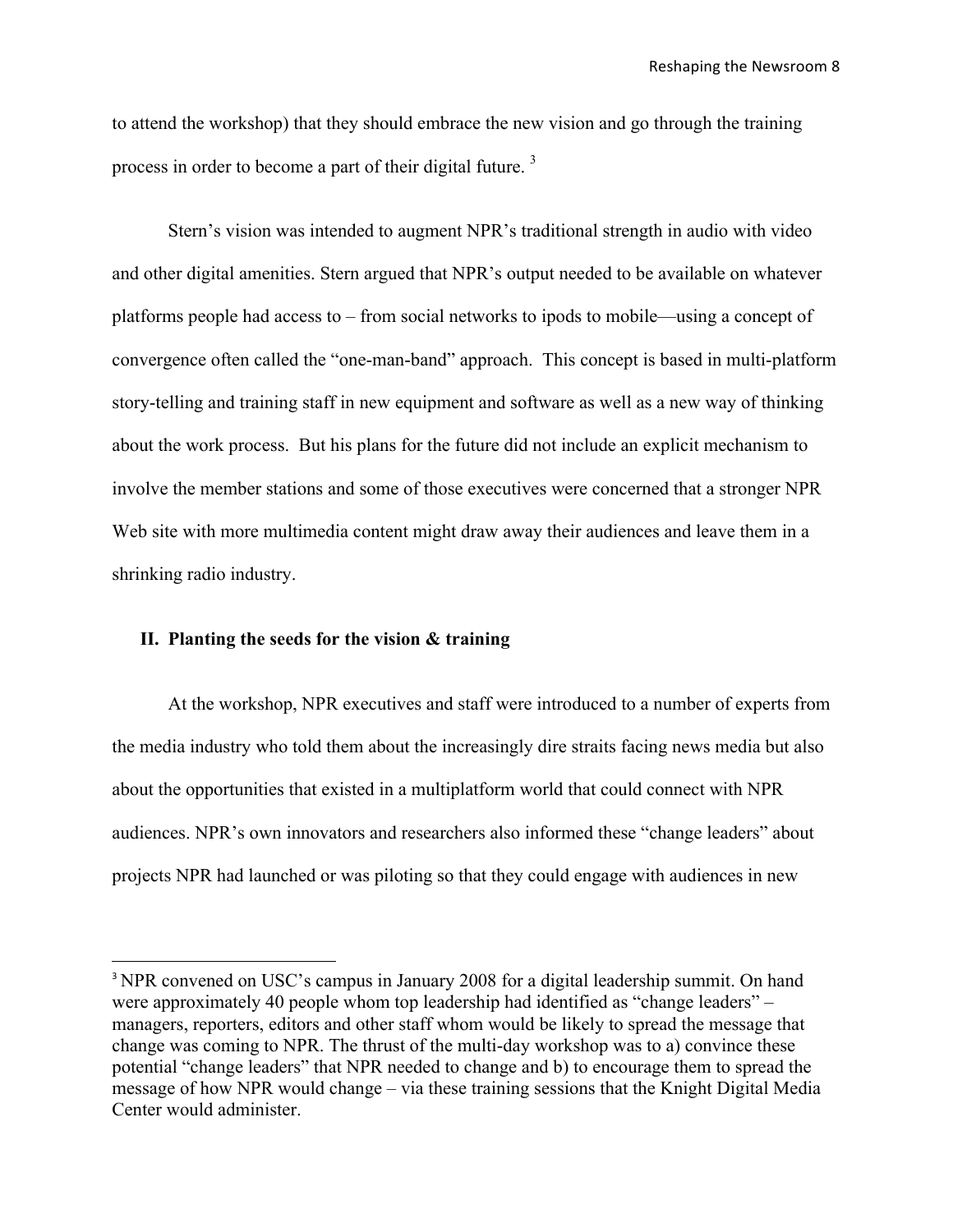ways. NPR executives and staff were divided into teams to create and pitch a new project to NPR – a challenge to get them to think outside of their radio-centric box.

Prior to the workshop, the NPR leaders were sent a link to a survey about the new vision. The results of the survey indicated that staff were concerned about upcoming changes at NPR for a variety of reasons: including 1) the perception that the organization as a whole resists change; 2) that it was not multimedia ready; 3) the lack of a clear vision or sense of priorities for NPR; and 4) the lack of strong leadership at the organization. Taken together, these concerns indicated that there was real doubt within the executive and managerial ranks about the capacity of the organization and the 27 respondents also indicated they were unsure if NPR had the right people in place with the right vision to succeed.

The survey served as a sense-making experience for NPR staff, as they were able to see, collectively, what barriers and opportunities they saw as they faced an uncertain future. They saw themselves overwhelmingly as a collaborative group, continuously expected to be abreast of new information and continuously learning. At the same time, they feared that ventures into the Web-first world would harm their culture—their overarching organizational value of "NPRness." This NPR-ness reflected expressions of core organizational values. To most, it meant integrity, credibility and trust, good storytelling, and a commitment to core values. One respondent, in all caps, said it meant, "HIGHEST QUALITY STORYETLLING AND JOURNALISM." Respondents also used the words "curiosity, creativity, ability to surprise, perspective, humor and playfulness." NPR-ness, to one, meant, "playfulness, long-form exploration, mix of arts and culture with hard news, integrity, smart but not highbrow." Others, noting the core values, saw NPR-ness as journalism that stood apart from the larger din of the "crass commercialism of other media."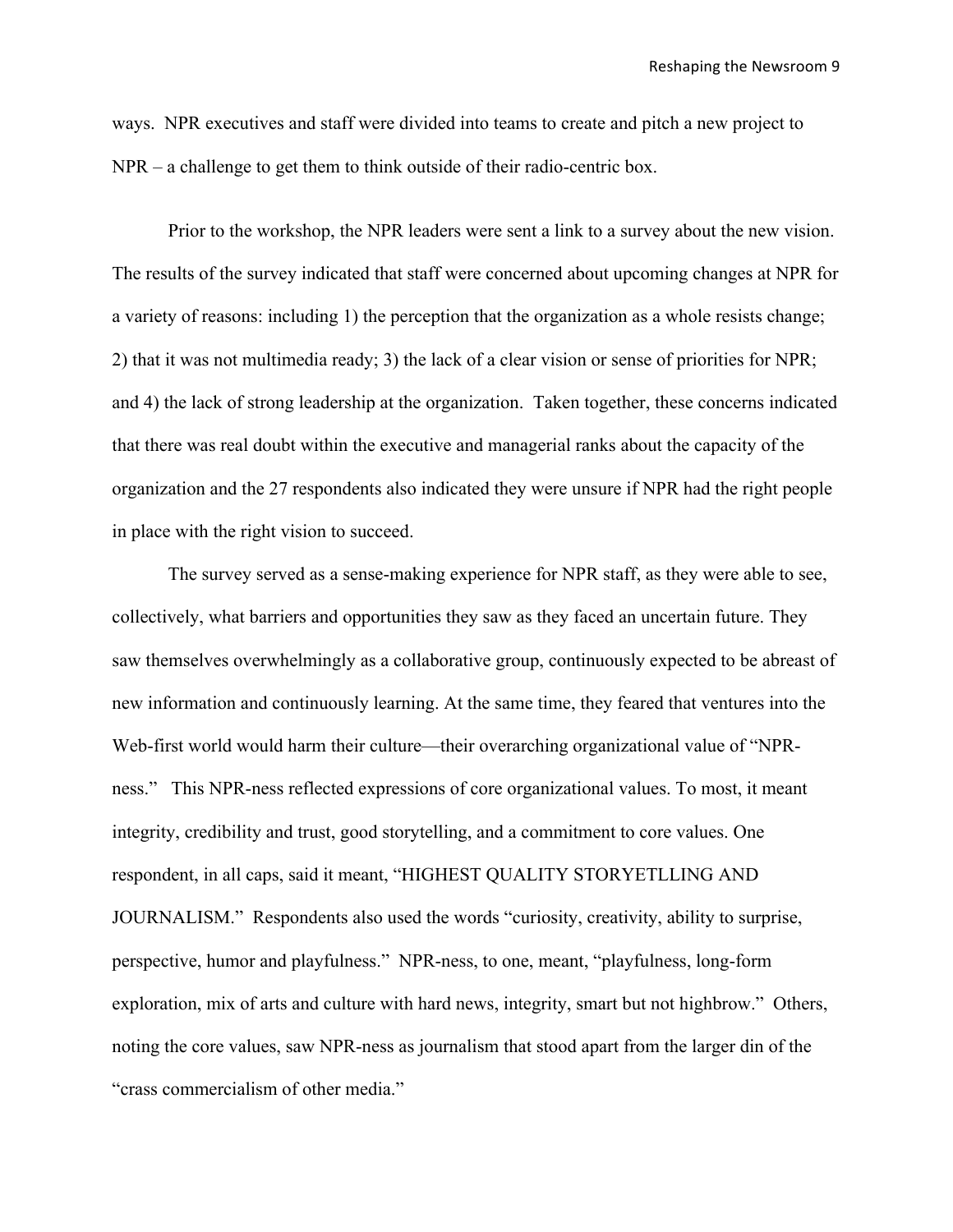The survey provoked considerable discussion at the workshop and was followed by the opportunity for NPR staff and executives to deliver elevator pitches as to why the training was necessary and why change was necessary at NPR. Each "change leader" was given the task of going back to his or her "home" at NPR with this elevator pitch and was told to give this speech to fellow employees in order to help prepare them for change. After the workshop, an intranet wiki was established to keep up the dialogue but it was quickly disbanded.

### **III.Departures of Key Staff and Reintegration of a New Team**

Just three days after the NPR workshop at USC, Kernis announced his resignation and his decision to return to his roots in television. Then, a few short months later on March 6, 2008, Ken Stern announced his resignation. The reason for his resignation was widely cited as a lack of ability to find a shared vision for a digital future that included NPR's member stations and for focusing too much on multimedia to the possible detriment of the core brand. As a result, Stern was essentially forced out of his position by the NPR board – which consists of many member stations heads - because his vision did not include these stations and may have been too threatening (Flokenflik, 2008).

During our May 2008 visit, one interviewee discussed some of the concerns that had been brewing regarding Stern's vision and his thoughts about the departure:

There has never been a consistent vision. Ken articulated that video was our strategy but he could not explain that….We did a brown bag seminar and they showed some of the professional video work and people are asking how to get on the list. There is grass roots to the extreme issue though and we have to figure out how to really do this—if I wanted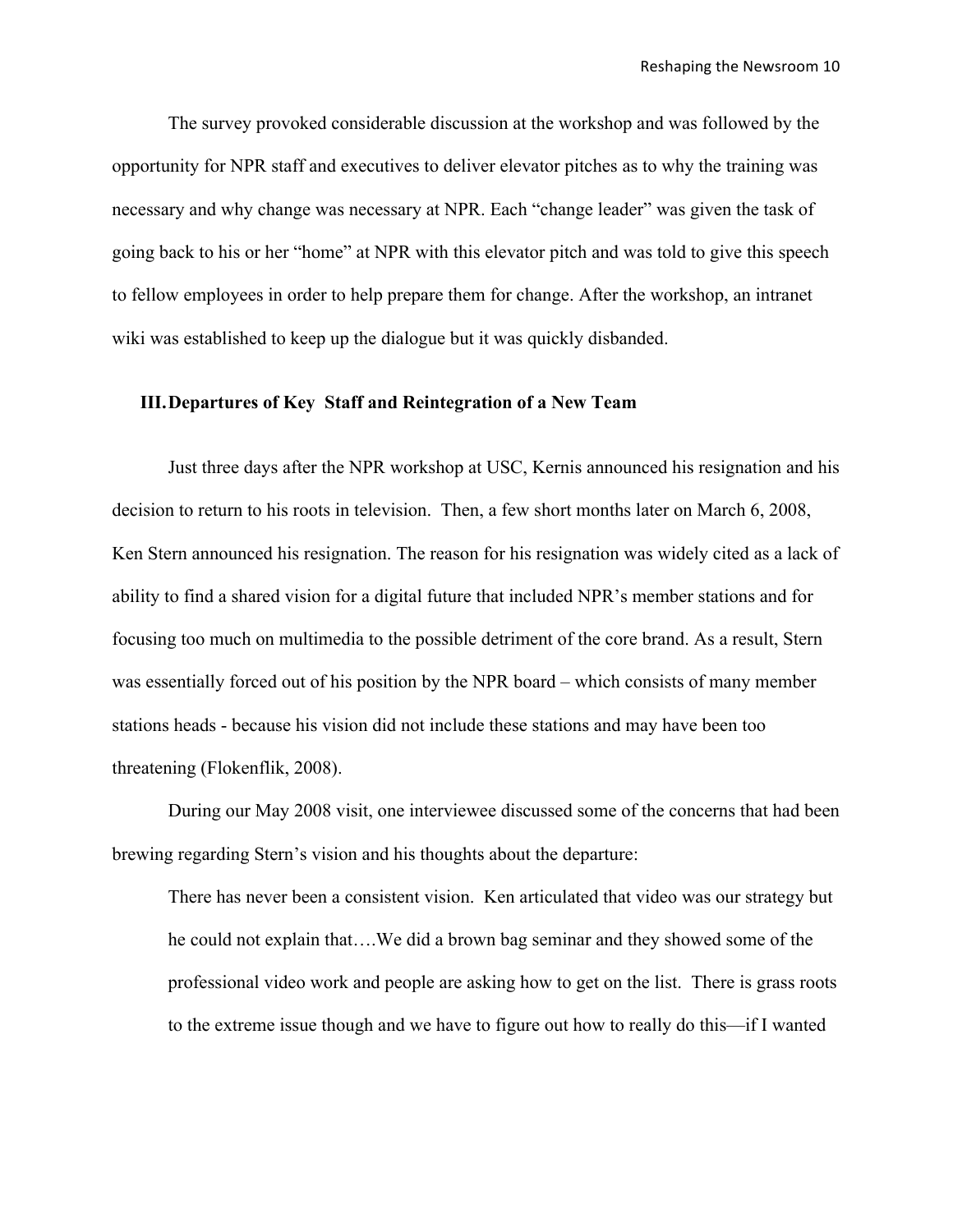to put a video on the website I would need approval from 18 people and folks will get frustrated.

Such a mismatch between vision and implementation underscores the importance of developing a unified and collective vision for change.

Other departures followed. NPR's longtime digital head, Maria Thomas, who had all but started the NPR Web presence, left in April. Her collaboration with Senior VP for News Ellen Weiss had been to present a unified vision for change, but with her departure, Weiss noted, "It took three people to replace her." New bodies needed to be put in place so that the new vision had some agents of change.

New and important hires were made – among them, bringing Dick Meyer from CBS to be the editorial head of digital operations. Meyer came six days after Thomas' departure and his title was intended to insure that someone with editorial knowledge would have a hand in the running of digital operations. Kinsey Wilson of USA Today then joined NPR as Senior VP for Digital Operations, bringing another executive with both editorial content experience as well as digital experience into a key leadership position. The new leadership team was deemed complete with the announcement of a new CEO in November 2008 when Vivian Schiller, the former head of the day-to-day operations of the *New York Times'* digital operations, joined NPR. Recalibrated, NPR had a new management team with Ellen Weiss, the Senior VP for News, remaining as the anchor of the change effort.

### **IV.The Summer of 2008**

In Summer 2008, prior to the completion of the new leadership team, the multimedia training sessions had just begun. At this point, the change language was as much about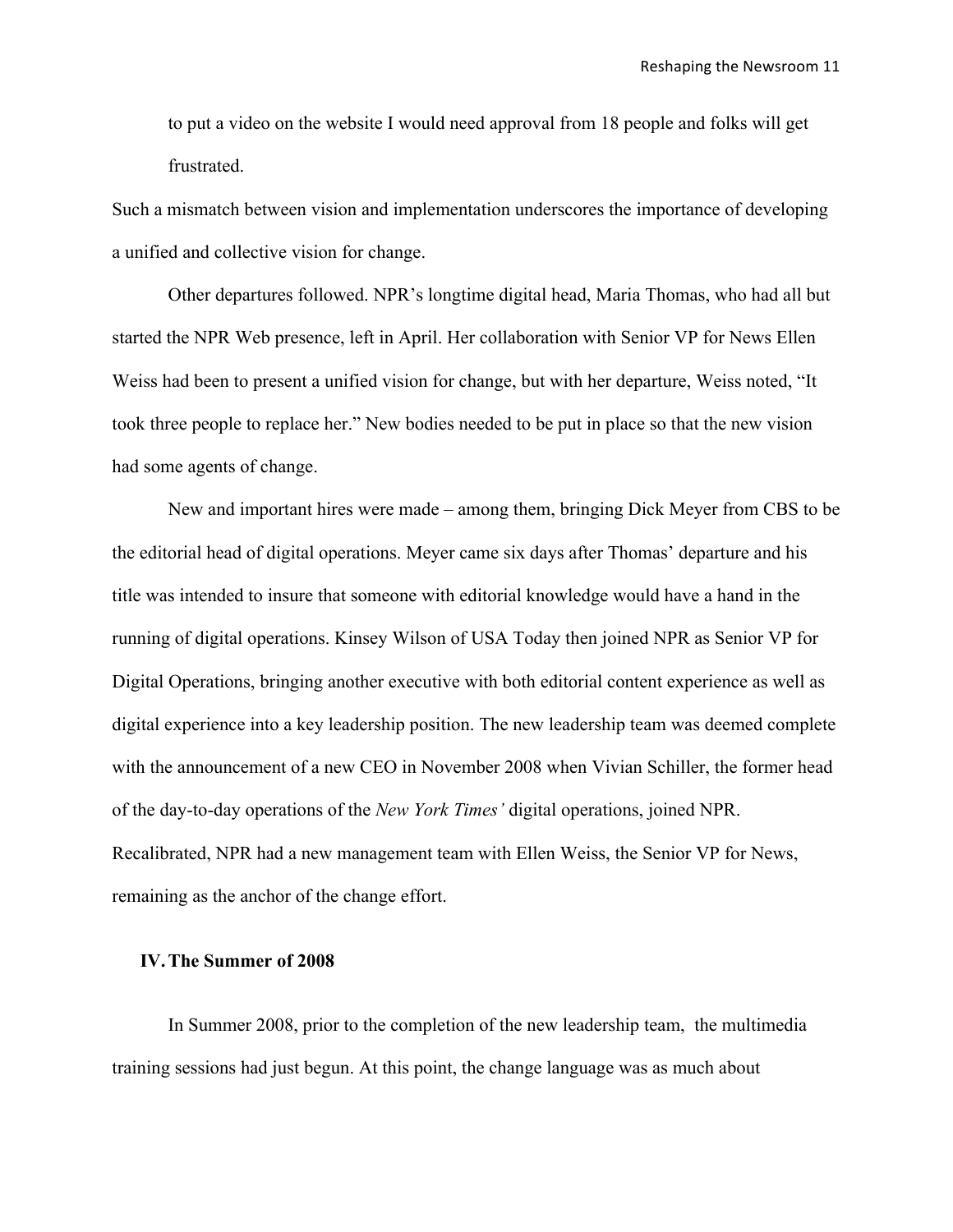rebranding as it was about retraining. We were told by one NPR executive at the company about what the new NPR would stand for, "Captivating, Open & Smart," yet we also heard another catchphrase for NPR – to be "basic, relevant and vital." Then another executive told us that NPR's mantra was "service, revenue and potential." Another executive told us:

Our vertical websites are weak now. We need to strengthen our news—headlines don't change too often. Stories are robust. There is an insatiable appetite for help from the digital group. So I said cut the cord and give them the tools to do it themselves—extend the functionality of templates. Need to embed digital people. We will need section producers for the vertical websites. It will be a combination of internals and new hires.

The executive acknowledged that change would be difficult for the ingrained cultures of many of the traditional shows NPR produces to accept and thought the best approach would be to imbed digital people in these shows. This was, of course, a different conception of convergence than the "one-man-band" approach.

The train has left the station. There will be confusion between who does what.

At this point, new executives were starting to see the scope of the content creation process, and were beginning to articulate some of the challenges to any kind of digital vision for the future. Another executive noted:

No one here keeps an eye on a digital content audit. We can't do it. Our tech infrastructure is very primitive. We need a new interface with the content. There is a huge difference between broadcast site and print. There is no plop factor like in newspaper—nothing automated and it is very labor intensive. Except for AP no one else has the local to national –right now everyone is investing in aggregation.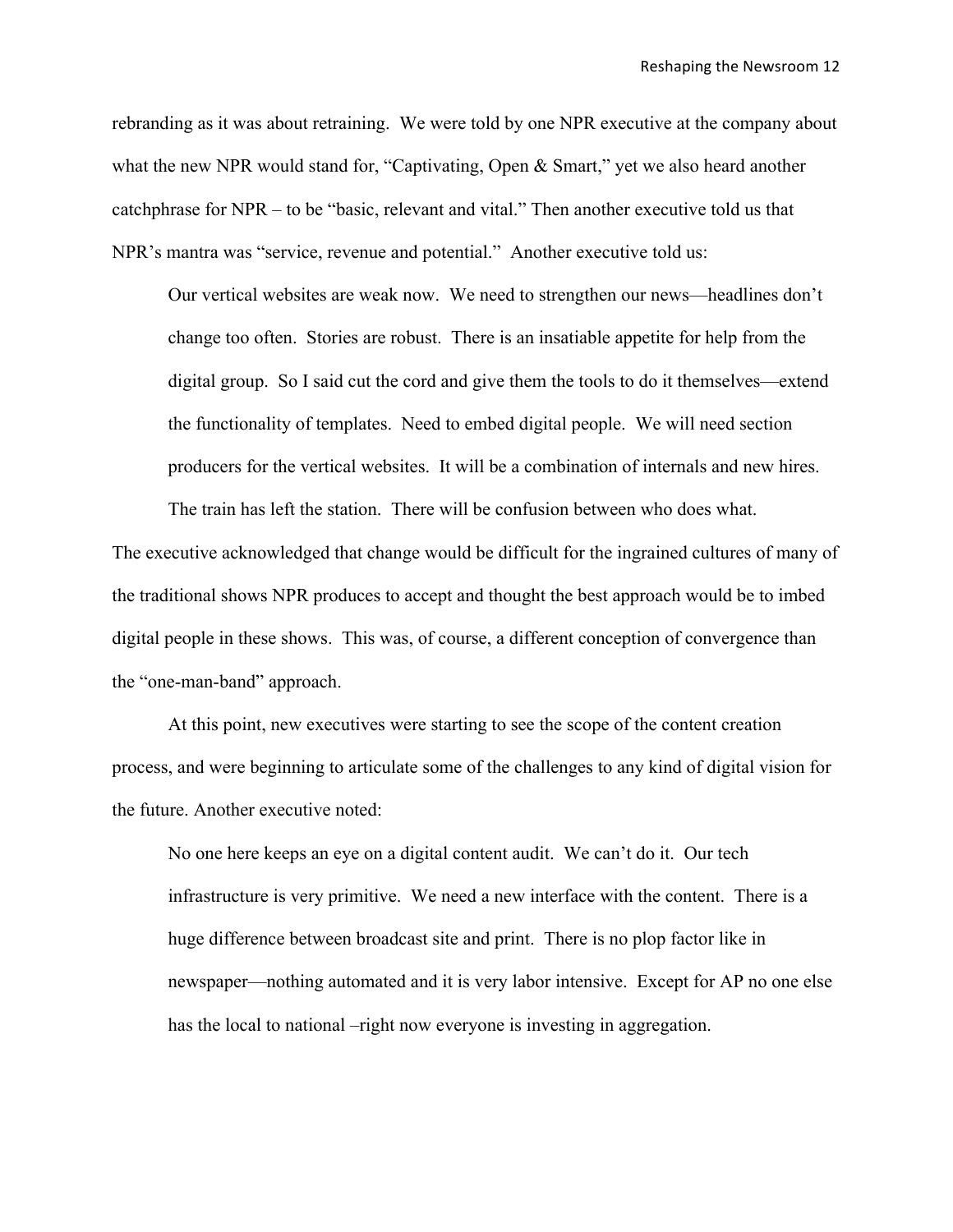Also hanging in the air were questions about NPR's relationship with its member stations. NPR executives were confident that they could pull off a "culture change" in their own newsroom, but they were also aware that they were part of a much larger interconnected network of stations that could not be left behind – not only because these stations provide revenue to NPR but also because these stations provide the main audience for NPR content. It would clearly benefit NPR if these stations were also to be digitally savvy, so the executives were struggling to find ways to embrace member stations as part of the digital plan.

The first of the Knight Training programs had also begun – these were seven week introduction programs designed to turn each staff member into a multimedia storyteller. Each would learn to produce video, create flash graphics, shoot pictures, and then produce them into audio slide shows that would be web-ready. But several of the people we spoke with viewed the training program with suspicion. A producer from one of the high-profile shows noted:

It's not been explained to me to figure out how or when it is that I am going to go off and do a video—might be easier for an intern trained that way. I'm not sure the web can inspire people to listen—I am still caught up in the purity of radio. It still just feels like an experimental initiative.

One of the reporters who had just finished with the first round of training found that it was difficult for him to figure out how to balance his time and still maintain his regular reporting duties. He found that he was working longer hours to keep up, though he admitted that everyone seemed to be in this economic environment. Still, to take on any additional responsibilities, as far as digital was concerned, he'd have to take away his time from radio. He noted:

A lot of this will depend on the deal I can strike with my editors plus you don't want to be off the air much. Now we can think about how to approach a story with all these tools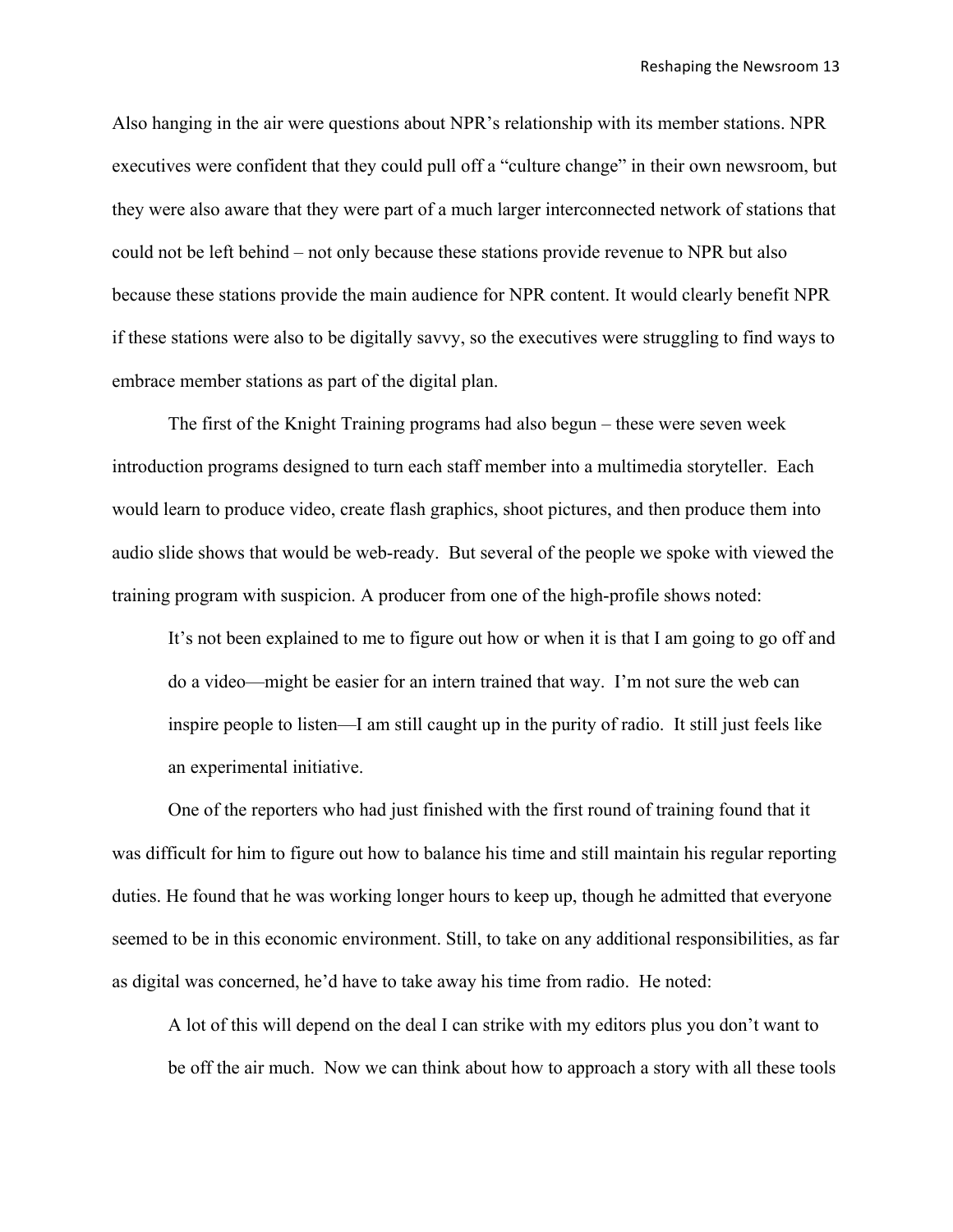in mind. In the training I did the tools by myself because I don't expect to get a lot of support. This is a small company. I can put the packages together. Even in 7 weeks I can only do some things. Flash templates are not pretty. I can do digital video but I am not too sure about flash. Each time you go out you get shrewder about how to do it.

This reporter also noted that NPR had encountered one problem that no one had anticipated—the training sessions were originally developed for newspaper "digital boot-camps"– but in an audio environment, it turned out that many people didn't have the capacity to write text for the Web. As a former print reporter, he knew how to write text for the web, but broadcast writing, he claimed, is very different from Web writing.

Others were quite positive about the training program. Many welcomed the opportunity of the Knight training as a way to see the new possibilities that they could bring to their audio work:

Today is our first day back at the job. But my thinking is already altered and I thought of a visual story before I thought of an audio story. And I thought of a sidebar interview we could do. This is happening organically.

Another spoke about being aware of the possibilities but not yet up to speed at the pace her boss wanted:

The headline is that it was great. [The training] It let us know where the tech is going and what we are capable of doing. I am comfortable with audio slide shows and less with video. My boss is very gung ho on this but wants turnaround that is very fast. But I am comfortable but not proficient.

After this first round of training was completed, participants gave presentations on their story ideas and web products. NPR executives also consulted with the trainees, their bosses, and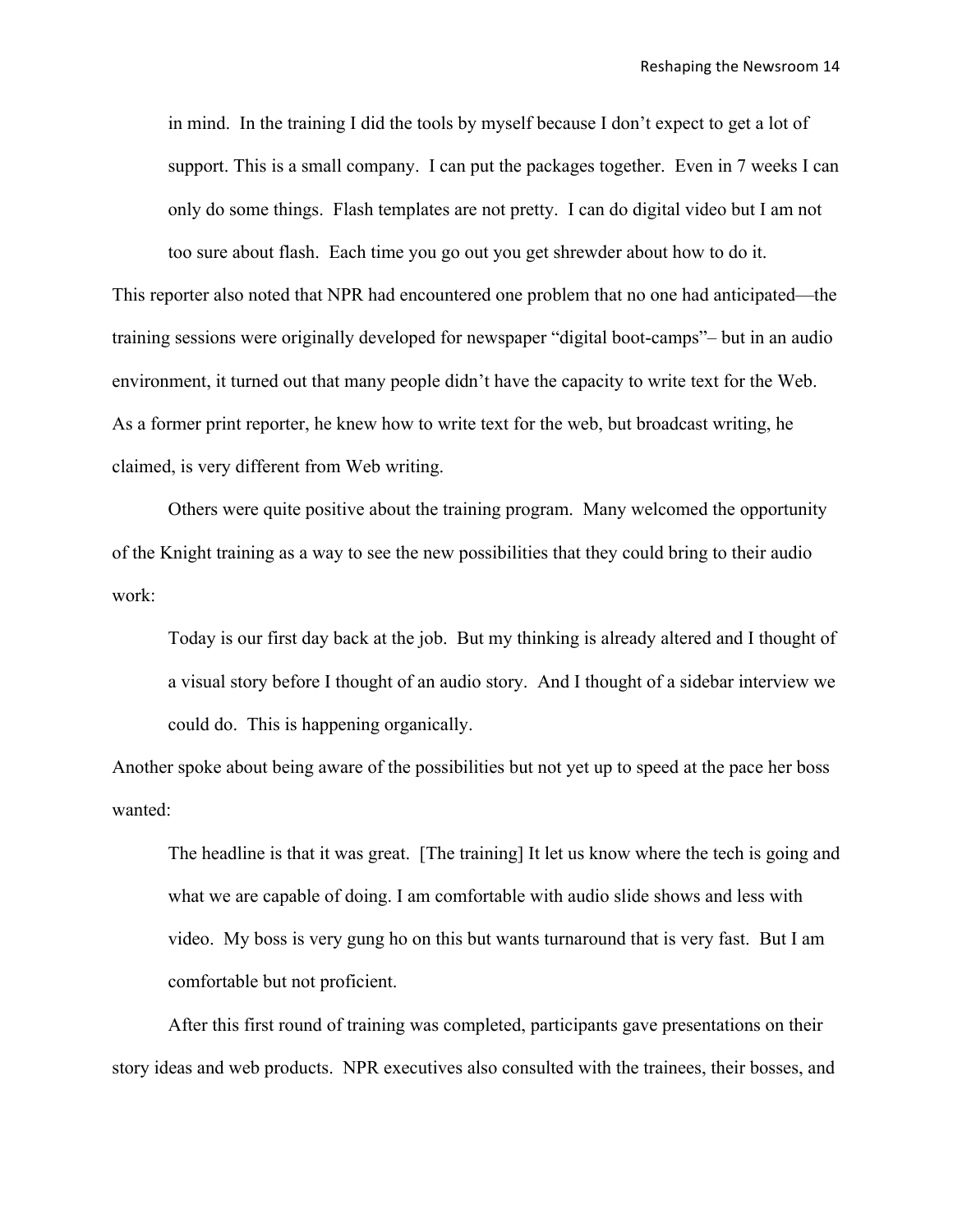the web consultants about the content, delivery, time invested in the training program. They decided to reshape the training, primarily based on feedback from the first round of trainees. They curbed the training from 7 weeks to 5 weeks. They also were debating about the focus on video in the training. There was certainly an argument that video was important but they weren't sure how much to emphasize video since the level of training they received meant that some of the radio staff were unable to produce quality video for the Web. Two of the executives explained to us in that they were considering a recalibration of the training modules:

Executive 1—what we need is more emphasis on bread and butter and a large part of that is text. The other stuff wins awards but it does me a whole lot more good if someone can get me 500 words on a breaking story like the Attorney General drops dead—not a slide show. Video is not the holy grail.

Executive 2—It all starts with the words. If you don't have a compelling first line no one will listen. They (the UC Berkeley instructors) have been very receptive.

The executives also reconsidered how they were going to execute the training: in the future, they would group people by verticals (reporter, editor, producer) for the training and in one case, send half of the science desk for training at one time (in Sept. 2008, during a time filled with political coverage). Thus, NPR executives were responding to what they had seen from their employees and were crafting a new vision of the future and how they would like to retrain their employees in order to create that future.

V. Fall 2008: An Evolving Vision

By Fall 2008, the vision for NPR was expanding. Leaders were beginning to take into consideration the new needs of the digital media consumer as well as one that began to discuss ways to integrate member stations into NPR's plans for their ongoing digital evolution. The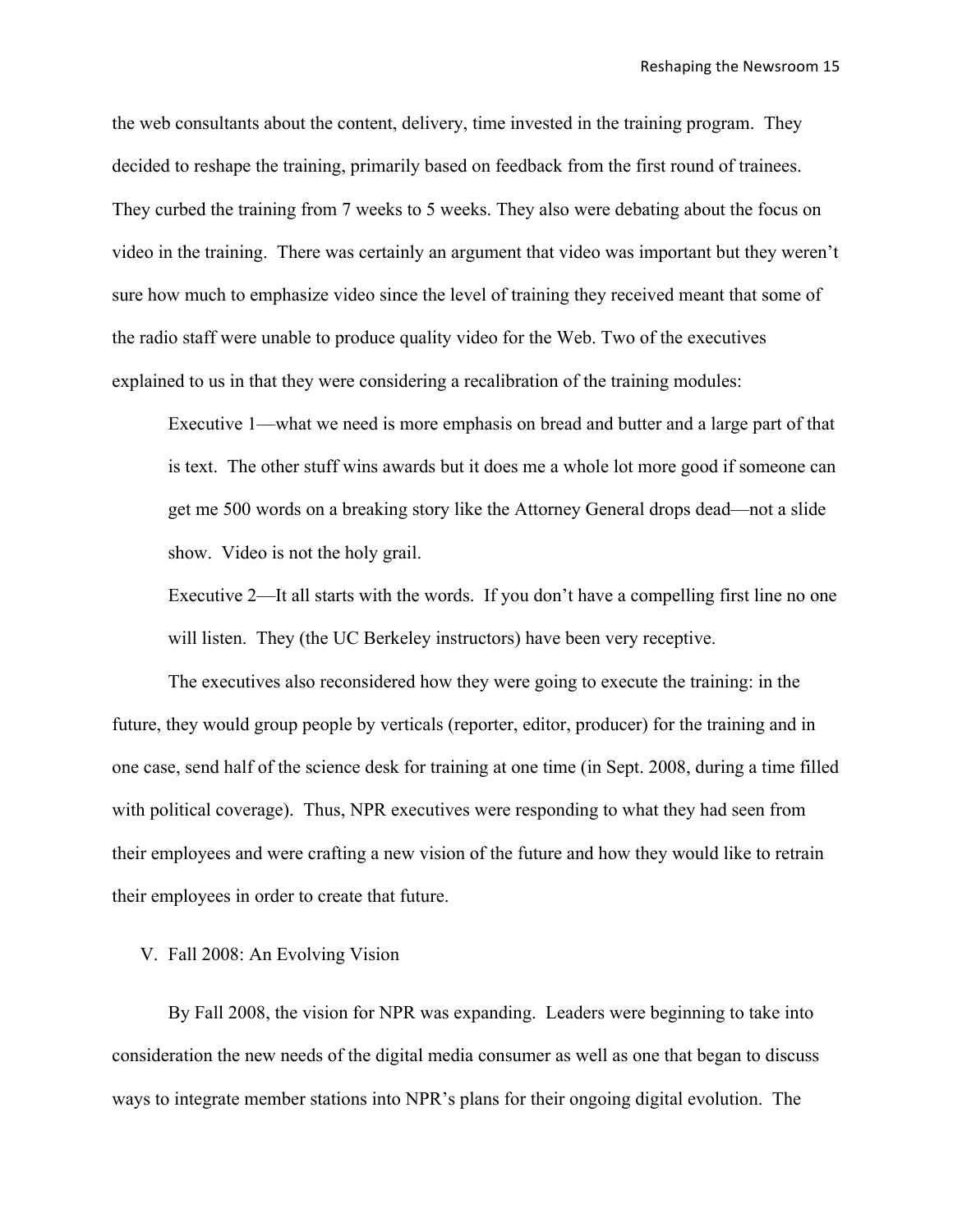thrust of the vision was to treat NPR consumers as people that could access NPR at any time and at any place. In addition, executives were starting to see the work of NPR digital as a world apart from NPR radio – rather than a replication, NPR would be doing something different on the Web than it would on the radio – though it would still have the same sense of "NPR-ness." At the same time, executives were starting to see the challenges that were particularly unique to creating a digital, multi-platform environment in what was primarily an audio newsroom. These challenges were reflected in the ways that executives continued to rethink the purpose and goals of the Knight Training program and the frustrations that some of the trainees had as they tried to translate their new skills back to the newsroom.

The vision for NPR in October 2008 had evolved from the Ken Stern world of video and the idea that everything multiplatform was possible to a more considered version of how NPR would use its resources with respect to the NPR consumer. As one executive noted:

Strategy is one thing and reality is another, and it has to be translated into stories and into graphics and into headlines. The nugget of NPR's strategy revolves around the acceptance of a basic thesis: which is that it is disrespectful of the modern news consumer to insist that your news is available in only one form in only one platform… for NPR to say to our community of users that you may only get our journalism on radio when we say you can, at the time we say, is profoundly disrespectful. The strategy is the discovery of how to put NPR quality storytelling and journalism on a new platform; how to convey NPRness online, through mobile, through podcast. And not any more complicated than that, and you can really over-think that.

But, as executives explained to us, this new strategy was somewhat unique to NPR as it turned out to be in a different position than most news outlets. As a radio network, it lacks the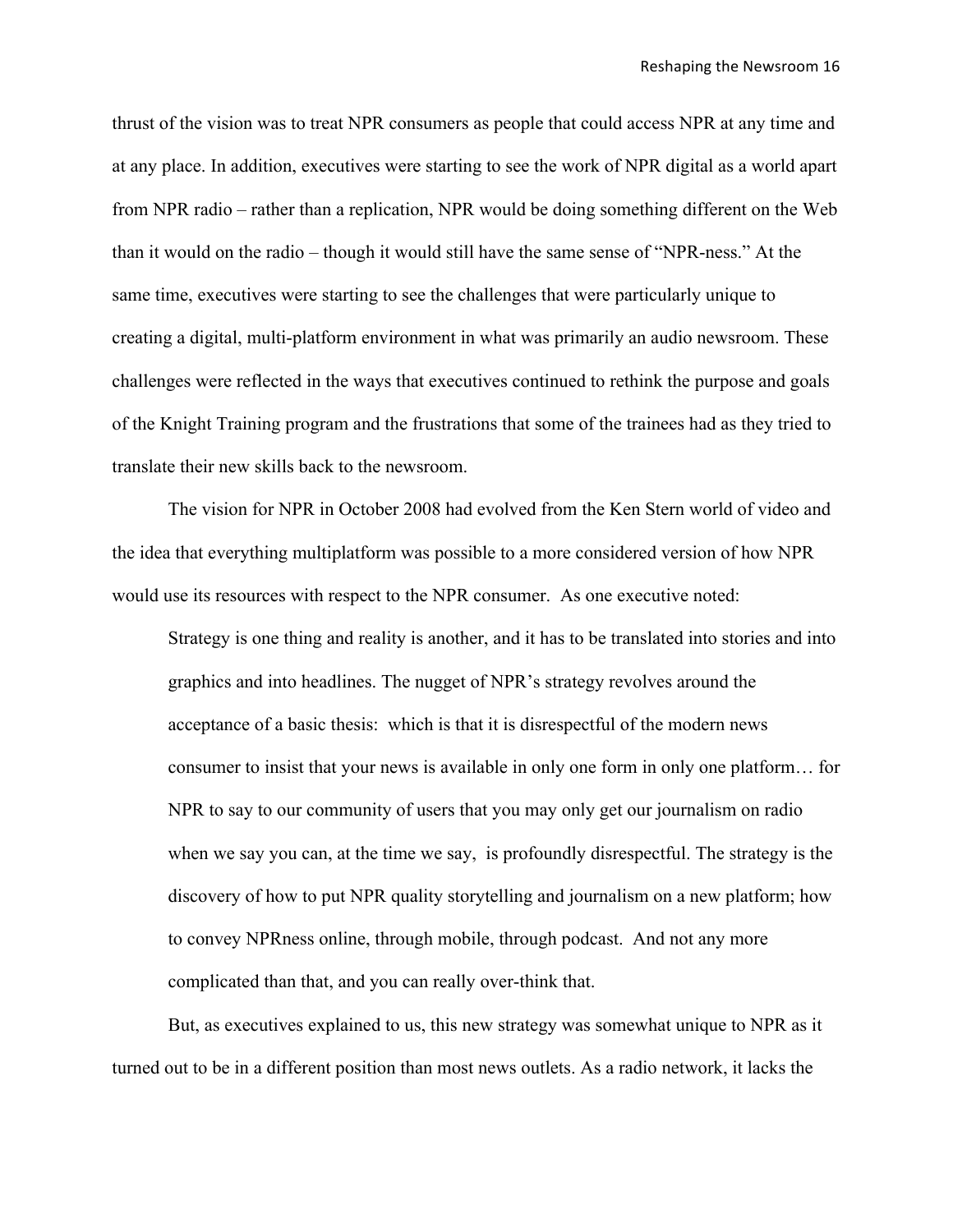basic structure newspapers have: for example, written content that can be directly uploaded to the web site. Newspapers also have photography staffs that can quickly have their photography turned into web images. Broadcast sites have compelling video which again can be turned easily into images for the Web. NPR, in contrast, has scripts which are written for radio – and are quite different from the written text one is used to seeing in print or online. NPR has "no natural visual or written content" according to one executive, which creates a tremendous resource question for NPR, according to that executive. NPR would have to go out and hire massive numbers of staff just to compete with the CNNs and NY Times of the world, and as a result, NPR needs to be more "selective" with what it chooses to use on its Web site and make multiplatform. It is a nonprofit that does have resources, but these resources do have limitations. The executive noted:

I have no naturally occurring web content, everything has to be hand sewn on saddle row. All I have is a bunch of sound. The minimum is to link and create a headline and code it in. To do all the things we need to do is labor intensive. Turning radio stories into web stories and getting pictures is multimedia, or integrating the web. We don't want to repurpose AP, we want it to be NPR, so its phenomenally time consuming and NPR has an intense culture of quality.

At the same time, however, NPR news executives also saw a vision for NPR digital being apart from the regular NPR shows and NPR desks in what was described by many staffers as a highly "siloed" organizational structure. Though digital staff attend NPR show meetings, "They aren't supposed to be basing what they do off the show," said a NPR news executive.

More broadly, NPR news executives spoke to us about the relationship between the online and digital newsrooms and noted how difficult it was to figure out how the two groups would interrelate. As of October 2008, the digital and news staff had been reconfigured and put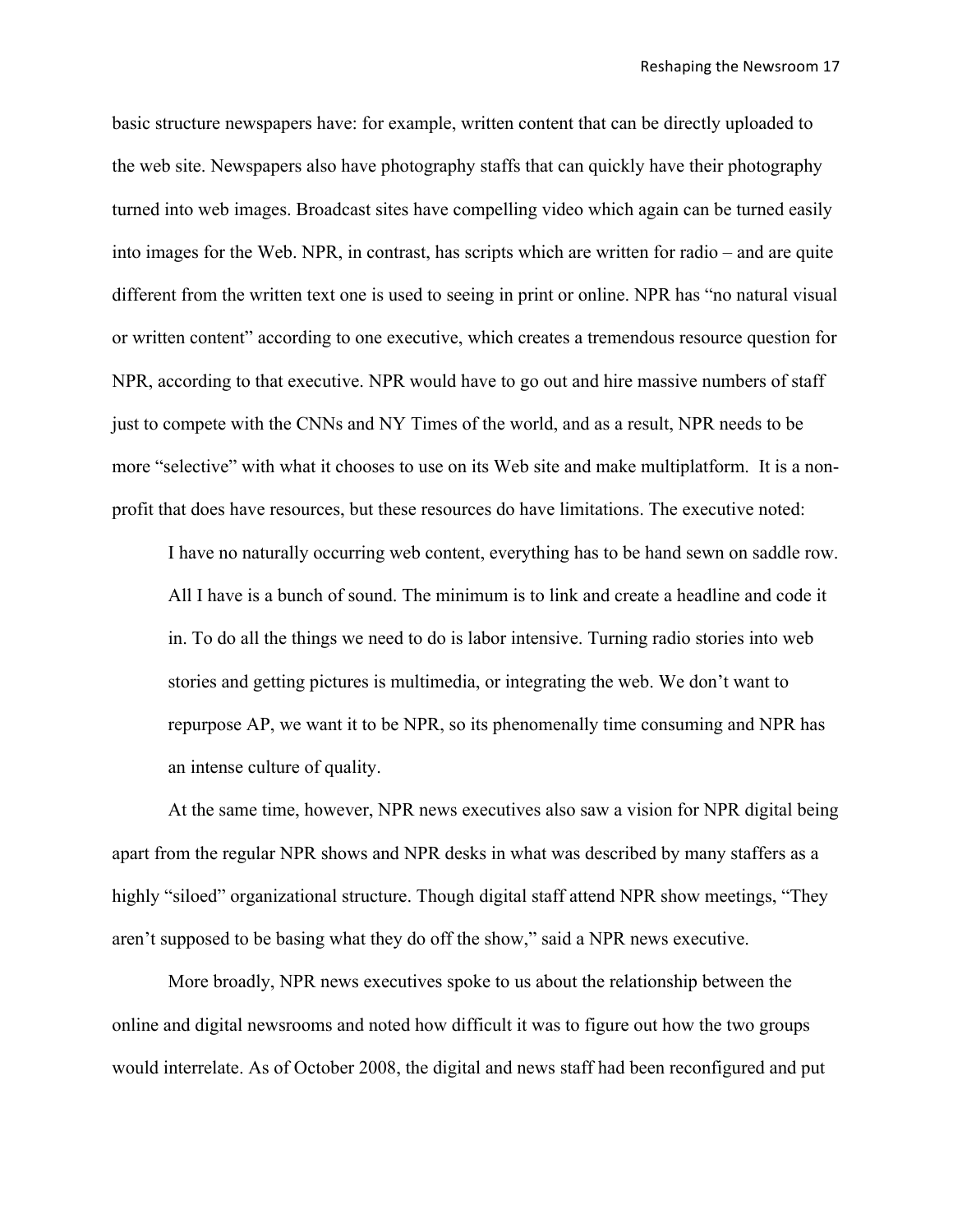under different organizational directives three times – switching between news and digital heads. Ultimately, it was decided that all "content" including digital content would go up through the news pipeline of the organization. NPR.org, as such, has a different mission, described by one executive this way:

If you don't minimally do a good job of giving the audience an NPR snapshot of the day's news we are not doing our job. We will not be a breaking news site – we won't be up to minute or up to the now or incremental shouted out news of the second, but we are going to have NPR's take on what are the NPR stories of the hour – part of NPRness is the story selection. It's not the incremental; not the tabloid.

Another executive described the difference between the digital vision for NPR.org and the NPR radio world with this analysis:

I don't want digital news to be derivative of radio news – that is not how the web should be produced – [it should be] what's going on now, what do we need to be produced? [The digital news executive] is at the hub every morning, he knows exactly what's going on. The show is producing for 4 pm, but we need to be producing for 9 am or 10 am. The web audience is not fixed but a continuum. [The digital news executive] needs to assign someone to write for web as quickly as possible as opposed to doing something that may not get on the radio.

The executive then reflected on the uncertainties ahead:

The challenge for me is that the system works for them now but isn't really the right system. And to move out of their comfort zones of a system that grew up when it was one program and is suddenly not just multiple programs but an entity that is never going off the air.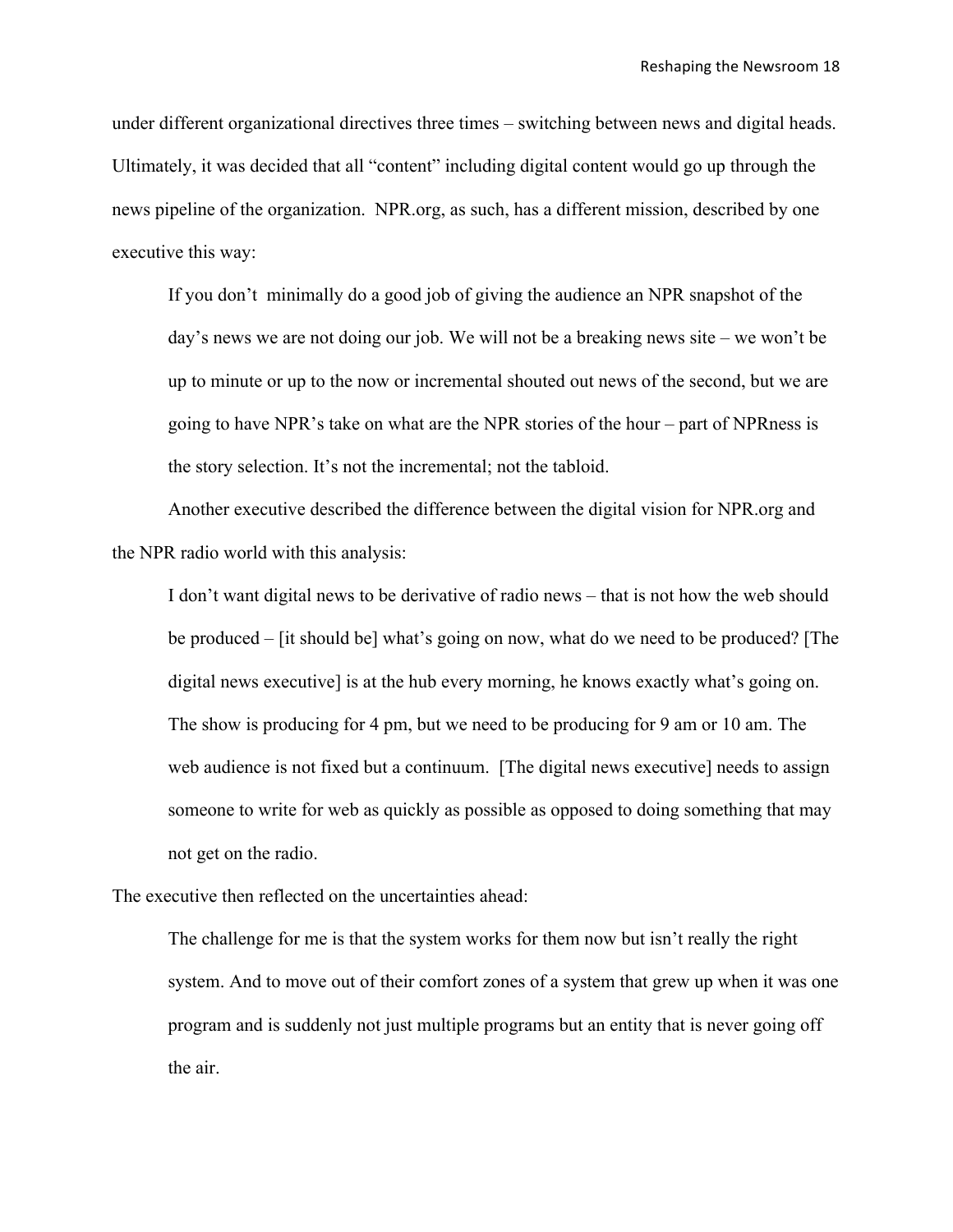Thus the digital NPR.org strategy was being rethought as a more complicated entity within the already structured and acculturated world of NPR. It would not reproduce NPR, but it would share NPR values. The digital world for NPR would be responsive to user demands for information on their time, but it would be calibrated according to the idea of "NPRness." And as such, a more customized vision of what digital NPR means was beginning to emerge.

One of the more difficult aspects of the transition – and the original reason for the departure of CEO Ken Stern—was the failure of Stern to consider his relationship to member stations. However, at this time, NPR executives were more broadly conceiving of a way for NPR member stations to become part of the digital movement forward as active participants in this next phase of vision development. Though the details still needed to be worked out, it was clear that NPR leaders saw that they had a unique opportunity in the combination of local, national and international news-gathering potential that few news organizations could match. One NPR executive described the potential of NPR as doing what the BBC does in Britian, noting that newspapers for the most part are regional and that television reporting is often so informationpoor. He had this vision of the affiliate-NPR digital future:

You could go to NPR.org and you could put in your own zip code or your own favorite station and see all the local news from your area and you could participate through NPR. org in chatting with people through your own local community, see listings of little league and soccer schedules through NPR.org. Or conversely, you could go to member station web sites and see same stuff but also see international stuff, and be able to connect with people from all over the country if you are international or national. We would be able to aggregate up local news from all over and disaggregate down in one big breathing system.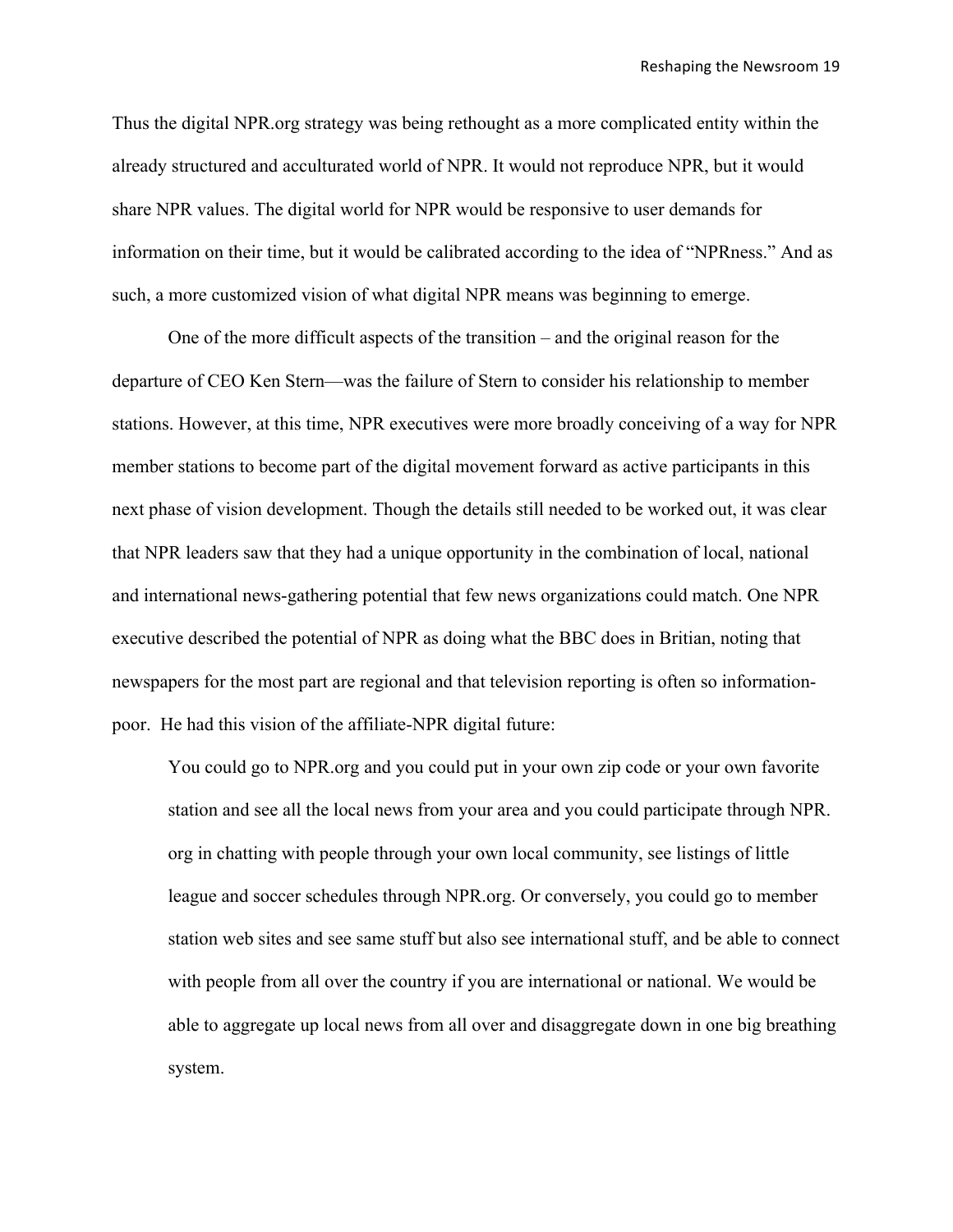The goal, too, would be to create a system founded on principles of social media. NPR had just launched its own internal social media platform, the NPR Community site, where one can friend NPR listeners and staff. NPR, then, at this point was expanding its vision both in terms of its affiliate digital strategy and through the integration of social media.

#### **VI.Multimedia Training, reconsidered – Fall 2008**

In October 2008, interviews were again conducted to see how the training program had changed and how the overall vision was developing. We spoke to three groups of trainees: the first pilot group (seven weeks of training); the second pilot group (five weeks of training); and the third pilot group (five weeks of training). The third group was in the midst of training during our visit.

A number of key themes emerged. The first was that the training was not long enough to give the trainees enough instruction and practice to be able to create multimedia content that was of the same level of quality that NPR demanded for its radio content – and ultimately expected of its web content. As one of the executives noted:

Part of it reflects on the disconnect of what we were asking people to do. It's a little like if we plopped someone into radio in five weeks, are we going to teach you to be a radio journalist and produce complicated radio productions?… we were not enabling success. People left Knight [training] thinking that they should be producing flash and edited video stories and not only was that something we couldn't support, but they couldn't take a good picture, and they weren't using video in a productive way, and it was a (unforeseen) clash between (existing) digital and video staff about how much support they could provide.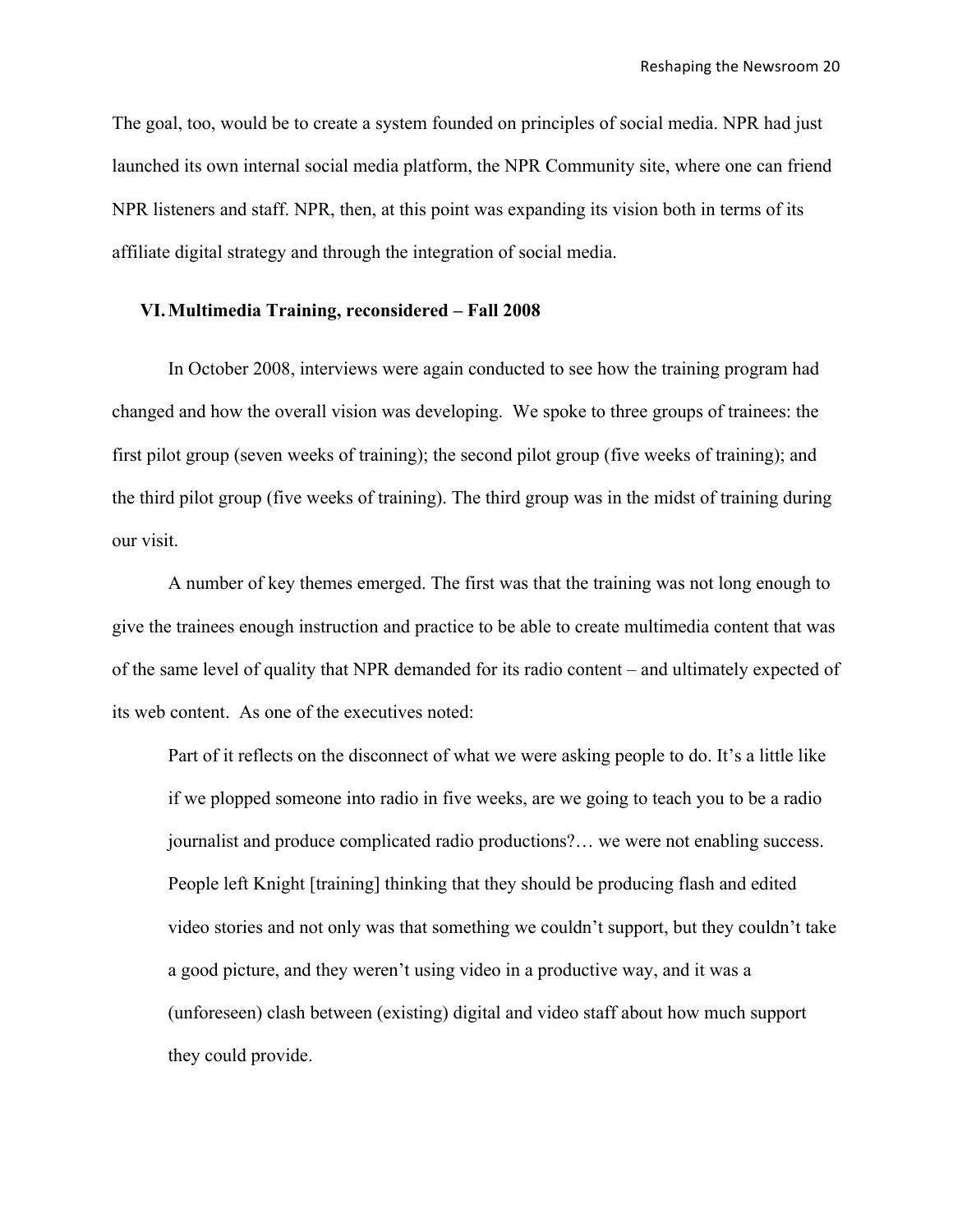One of the Knight trainees from the second round of the training sessions, whose home is in the arts section rather than the news section, noted that he wouldn't be able to use his multimedia training because he simply wasn't good enough at it and needed more practice.

"They [photo slide shows, photography, video, flash] were fun to do when we were doing the Knight training and with little videos you can tell a completely different story. You can do the same with a slide show, but you know, it not something you can learn in five weeks, you can learn the rudiments in five weeks but you really have to keep practicing and practicing to get really good at it.

The executives adjusted their expectations about what they wanted from the video as a result. It's much more important to me to have [reporter] in Jerusalem understand if he sees live and action and he can provide us with 30 seconds or 1 min of video which is much more important than 4 minute video story when he should be working on radio. It's not a good use of his time.

The executives also noted that there had not been clear goals articulated for the first two training sessions, but that they had had much more extensive interaction between the digital desks and the science desks during the third iteration of the training. This training focused more on photography and text and less on video and flash, and more importantly, included people across the levels of desk hierarchy.

But there was still confusion about how the Knight training was going to fit into ordinary workflow. Now that the desks were more aware of the amount of time that needed to be devoted to long projects, people hoped they might be able to avoid workflow problems. But workflow concerns extended both to Knight trainees in as well as to more general concerns about how to integrate digital and news production. The result was that the first rounds of Knight training had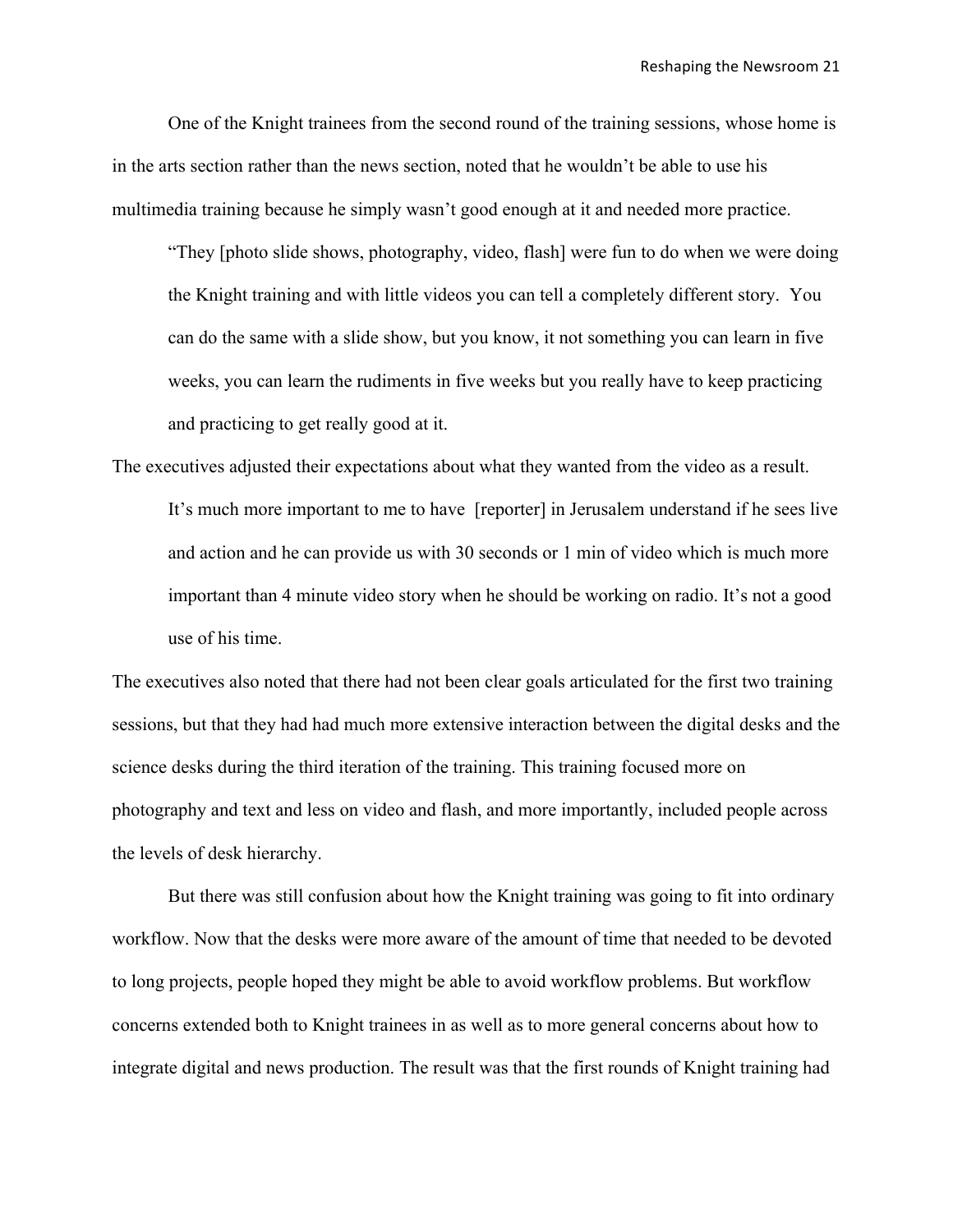not been integrated properly into a daily workflow. Some people were able to go back to their jobs and find ways to use their digital training whereas others found that they couldn't use their digital training in addition to doing their regular work.

One correspondent, who has a background in print, described how his work was in fact adequate enough for the NPR web site and he did feel competent in his work, but that he was being asked to produce radio stories, copy for the Web in text form from his stories, and he wanted to make time to do additional projects now that he "saw that it was possible to tell these stories in different and interesting ways."

Another senior producer found that he simply couldn't fit his digital work into his every day output. He had been on assignment and wanted to do special projects from the field. In order to accommodate his digital requests, he was working extra time – overtime in fact. This issue meant, to his supervisor, that digital was actually costing the company more money because it had not been successfully integrated into the workflow.

As one NPR executive explained, workflow continues to be a challenge for the organization as it challenges people to leave their comfort zones and take on new responsibilities:

I think this is one of the things identified as a goal with [this] desk is that we can't impose workflow from the top down. It has to emerge from the bottom up. Shows or desks are organically changing.

The executive preferred to take an audience-centered view of what workflow would look like: Workflow is the big question that we have to keep on talking about. I have to keep the conversation at a 30,000 foot level as a news division… So much of my work is about interdependence and mutual respect for what each other needs and in terms of supporting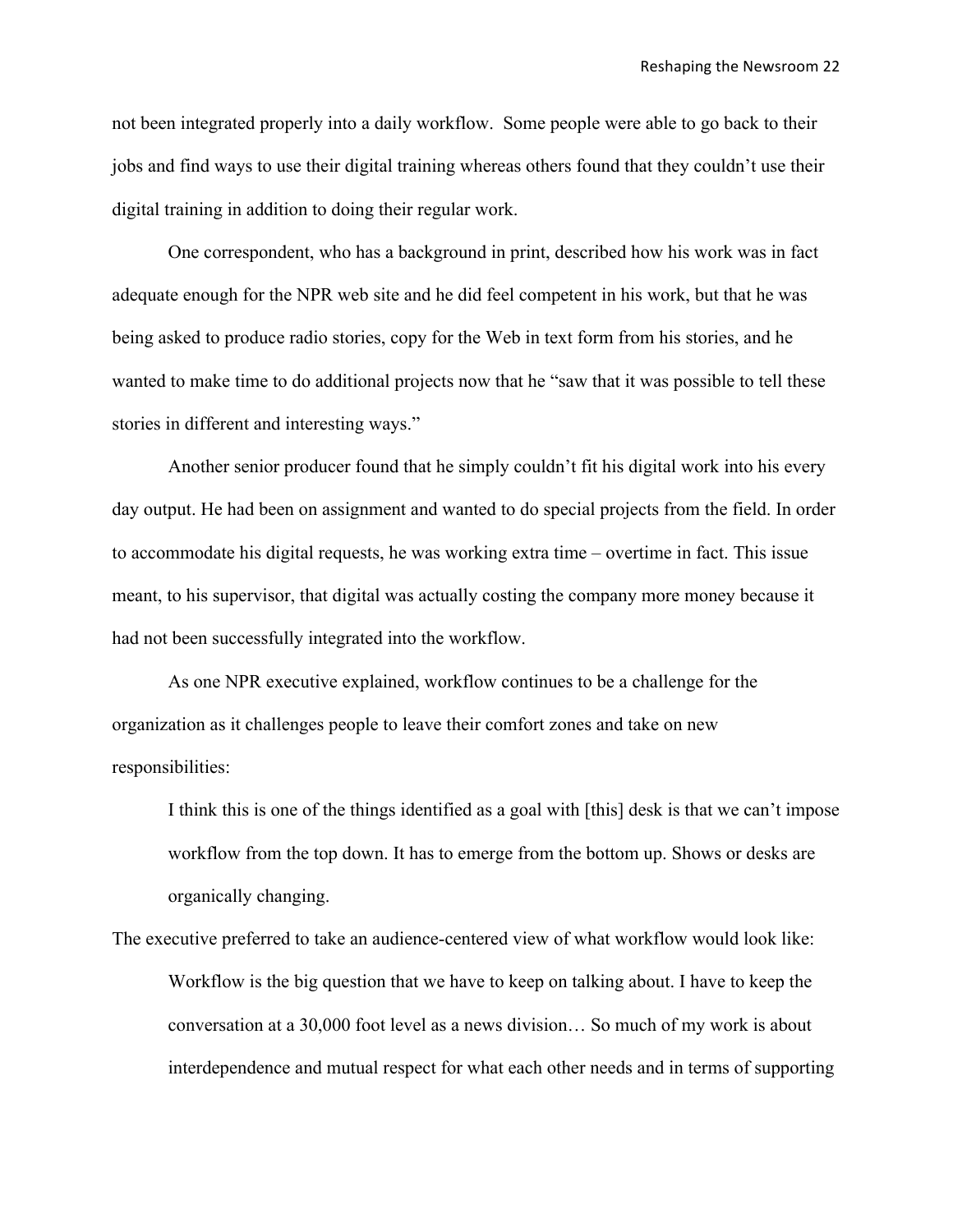what the audience needs as opposed to sometimes supporting what the show thinks it needs and the desk thinks it needs.

The training recalibration should serve as a warning to other news organizations –an offthe-shelf training program that has worked elsewhere may not work in another newsroom. As one executive explained, "One of the key things that emerged was that text is multimedia for us. We're not a newspaper so the training has to be different." The later emphasis was on creating a sense of multimedia thinking rather than multimedia technical ability. The idea was to get editors, producers and correspondents to understand what multimedia could add to a project, and how digital news could be integrated into their projects and workflow. With some groups, there were presentations on text and more emphasis on photography.

This not to say that NPR has not had its shining moments on the web – with or without training. Following the earthquakes in China, NPR hosts who previously had not had much training in multimedia saw the importance of continuing a conversation through a blog – something that surprised the executive in charge of news. In a way, the news dictated the need for transformation. Accompanying this earthquake and NPR's coverage – before the Knight training – were some of NPR's most widely-viewed graphics. To NPR executives, the Chengdu Diaries, as they were called, demonstrated the ability of NPR to act flexibily in times of great need – and underscored the capacity for NPR to function on a digital level, reinforcing their belief in their organizational change capability.

#### **VII. The New Vision**

By January 2010, NPR had a new CEO, Vivian Schiller, who had been in her job for a full year. NPR came to USC prepared this time to share their recalibrated vision with key member stations. At this point, they believed strongly enough in what they were doing that they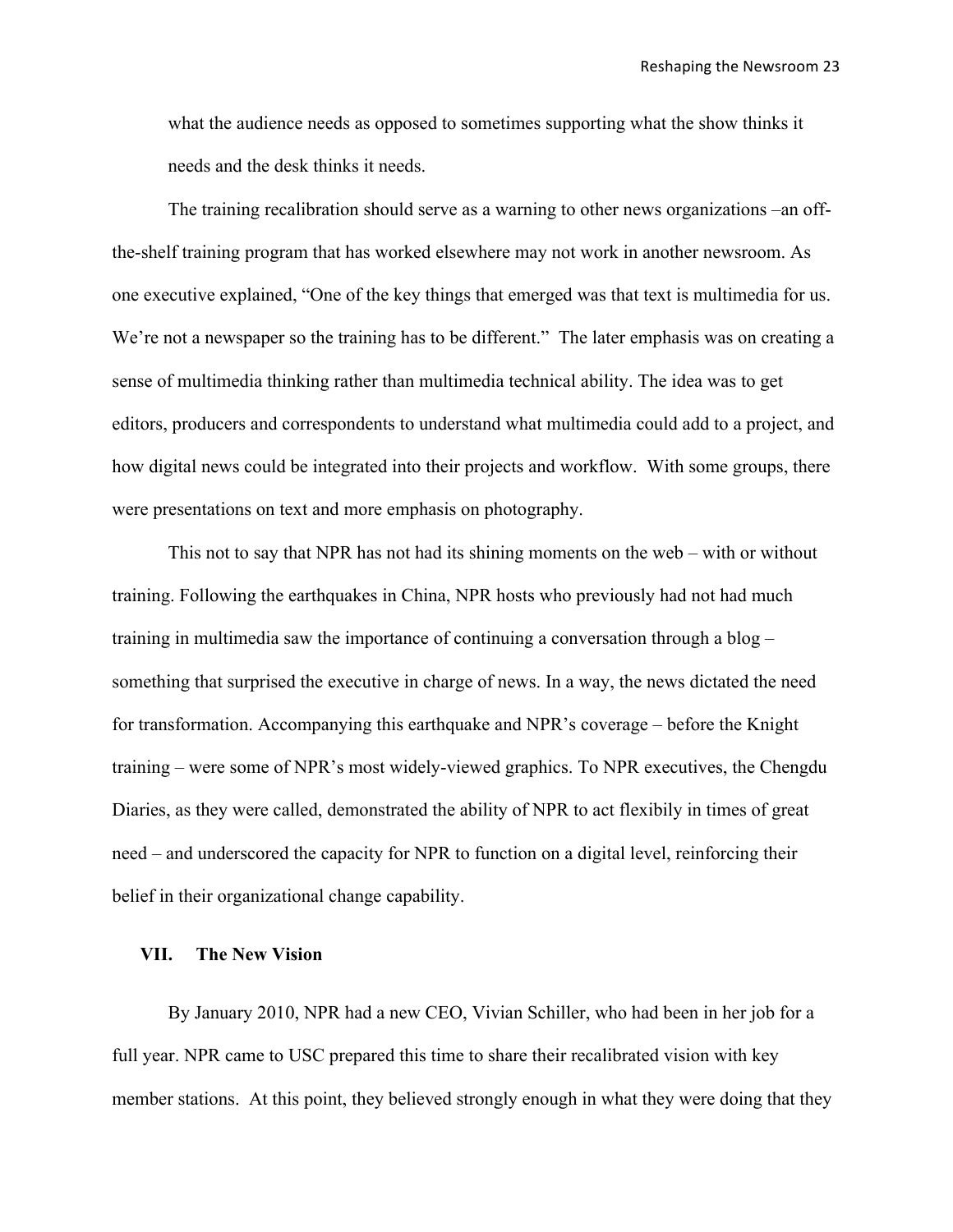felt they could share it with affiliates. Significantly, member stations were part of the conversation about change. Twelve different affiliates were invited to what was called the "Digital Leadership Summit for Public Radio." Those invited were not just executives but also included their online directors.

At this summit, member stations had the opportunity to hear from numerous marketing executives, technology gurus, social media analysts, futurists and change management experts. The participants experienced a workshop that was similar to the one held for NPR executives in January 2008. The need to change was reinforced. But most significantly, NPR executives expressed a forward-looking, inclusive vision for a more integrated, web-based affiliate network of relationships. And the station executives were invited to articulate their visions of enhanced integrated and support with the larger NPR network.

Stories were shared about how the digital training had been recalibrated yet again--"NPRized" –much smaller groups, now around 5 people were being trained at a time, and some for only two-day workshops on multimedia thinking. The overall goal of training 400 people as described at the outset of the NPR/Knight grant remained. But not everyone would go through the extensive training; instead, more staff would be exposed to multimedia thinking as a direction of how the company would grow in the future.

Early successes of this strategy emerged from change leaders within NPR. Without much digital training, the Weekend Edition show had become a hotbed of innovation. Talk of the Nation was also a site of new audience participation with Neil Conant regularly engaging with Twitter. Nina Totenberg was on Twitter, even if her intern happened to be writing the tweets. And NPR was particularly pleased with the launch of Planet Money – though the Web-friendly show Bryant Park had been cut, Planet Money was a podcast that had a live, active and involved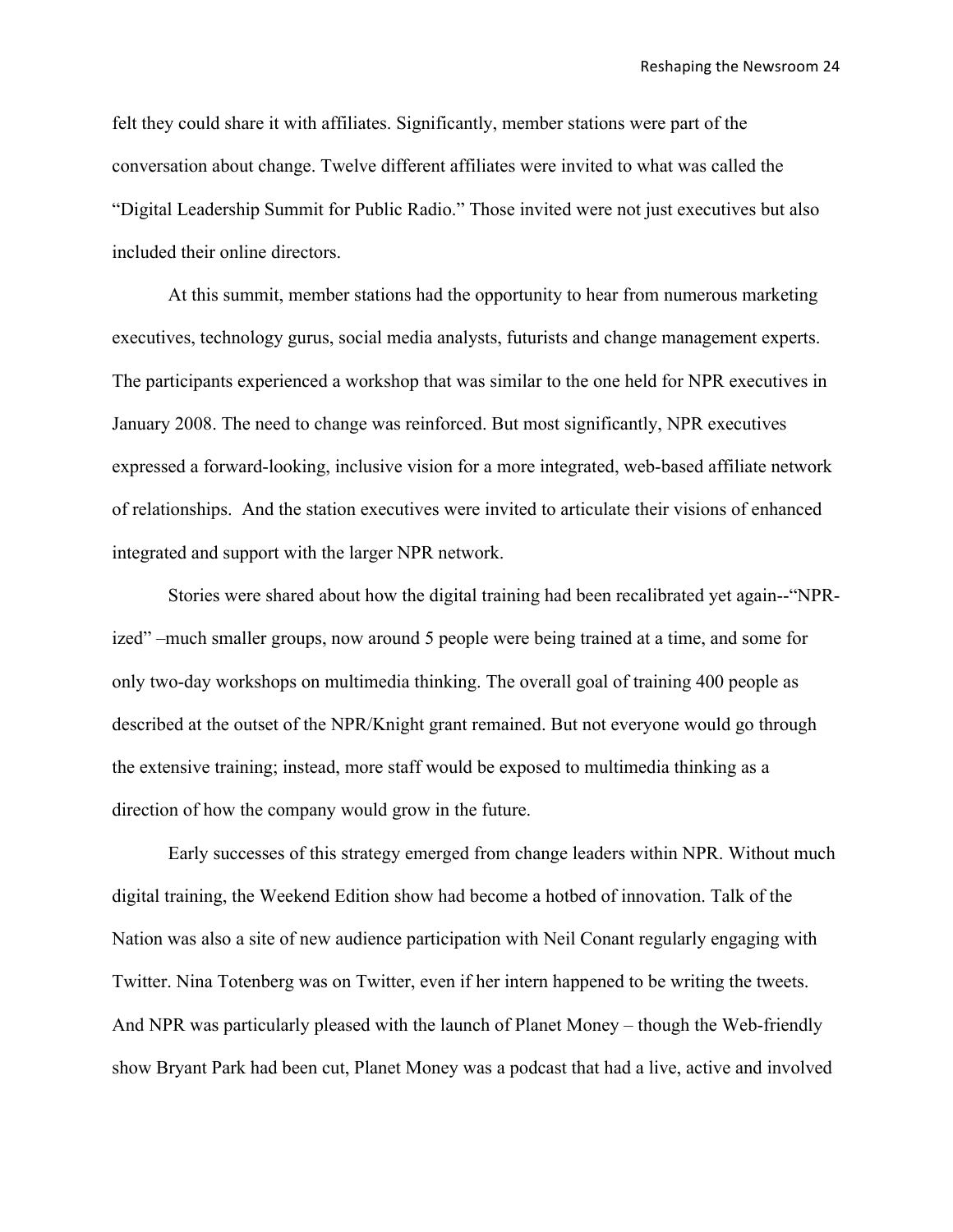online audience. The show evolved and emerged naturally out of a need to respond to the economic crisis. But the show has a loyal audience following and depends on audience engagement for questions and content. This was a sign, according to executives, of NPR being able to naturally fulfill its vision by combining digital and news strategy and allowing the culture of the organization to change as it comes to understand its own multimedia vision.

Member stations would be part of the future digital strategy for NPR and NPR planned to help member stations boost their opportunities for news gathering and distribution, and provide best practices for their own digital mistakes. While they do not necessarily expect every member station to have a robust multimedia site, they do want member stations to remember that they have strong and loyal listeners to draw on for conversation and naturally occurring communitydriven content.

News executives offered points of advice to member stations based on the experiences of change. The vision as stressed to NPR member stations for NPR.org was to provide breaking news in an NPR-style with selection and content; what one executive called "information on the real clock not on programming time." The lessons learned, though, were provided by Senior VP for News executive Ellen Weiss as stated here in 10 directives<sup>4</sup>:

- **1. There is no end state –** change is always evolving
- 2. **Be realistic about how much multimedia you can handle**
- 3. **Communicate** (by this Weiss meant to encourage good conversations about change)
- 4. **Test and learn. Repeat.**

\*\*\*\*\*\*\*\*\*\*\*\*\*\*\*\*\*\*\*\*\*\*\*\*\*\*\*\*\*\*\*\*\*\*\*\*\*\*\*\*\*\*\*\*\*\*\*\*\*\*\*\*\*\*\*\*\*\*\*\*

- 5. **Do not play into Web versus radio competition.**
- 6. **Demonstrate your affection and enthusiasm for digital work.**

<sup>4</sup> http://www.knightdigitalmediacenter.org/leadership\_blog/comments/10\_lessons\_from\_nprs\_digital\_transforma tion/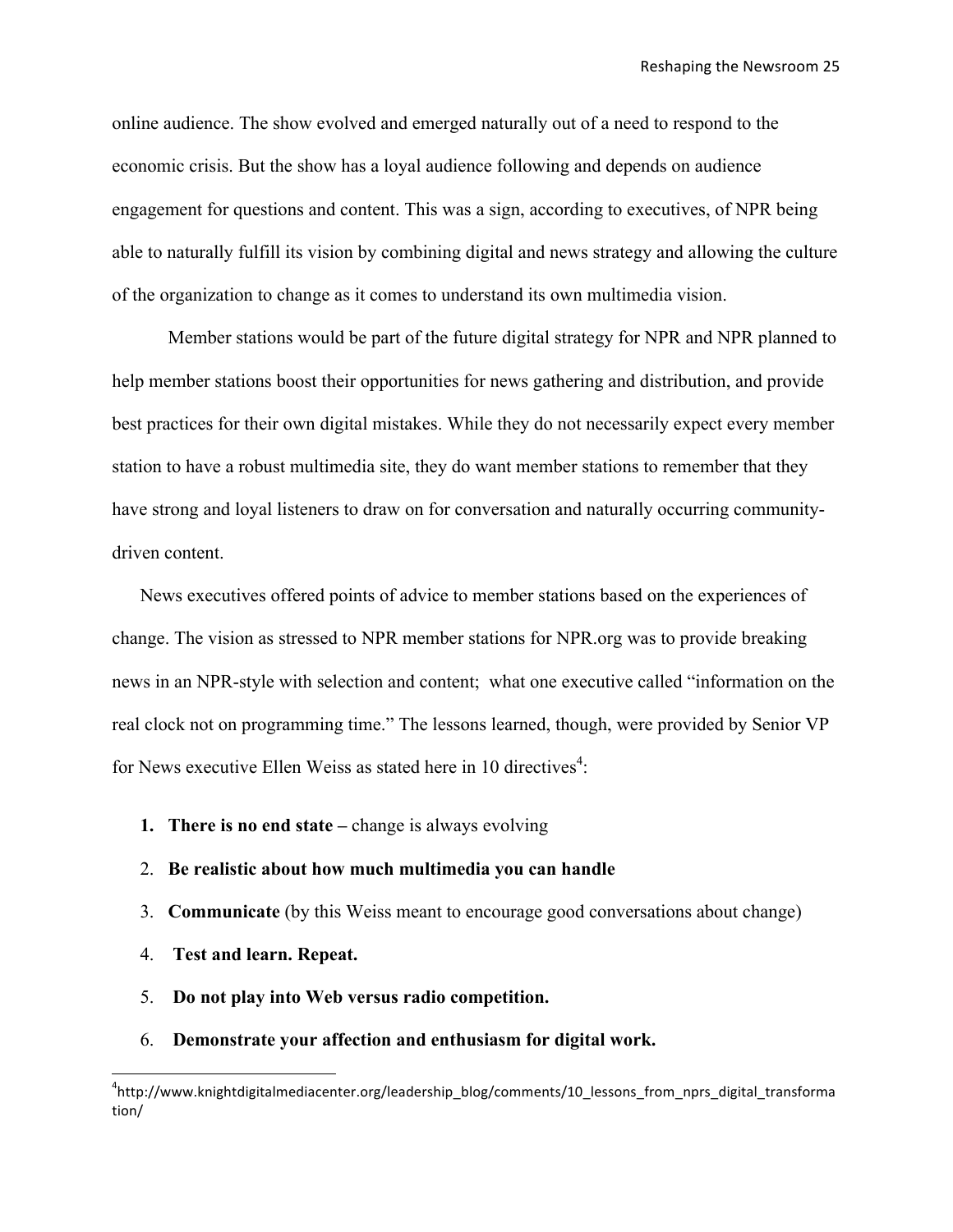- 7. **Make tough decisions about what you want to stop.**
- 8. **Be transparent about metrics**
- 9. **Listen to people's concerns**
- 10. **Have reasonable expectations**

These were Weiss' best practices, culled from her team's assessment of NPR's ability to be innovative, flexible and adaptive to change. And as a result, NPR was in a position to develop new programs that were responsive to multimedia goals and audience needs, and able to form a coherent multimedia vision for digital operations – one that differed greatly from the one presented at the start of the digital transformation two years prior.

# **VIII. Conclusions**

First, NPR demonstrates the characteristics of a learning organization, as discussed by Barker and Camarata (1998). Organizational learning can be defined as "developing new knowledge that changes behavior to improve future performance" (p. 443). The conditions necessary to develop a learning organization include trust, commitment and perceived organizational support. In addition, Barker and Camarata suggest that learning organizations are able to build shared visions and team learning – as well as to have a sense of systems thinking and personal mastery.

Second, Weick's (1995) concept of retrospective sensemaking helps us understand how NPR was able to make changes in its vision in a very complicated environment. It was not just a simple set of experiments that were tested and recalibrated with subsequent incremental changes, although it looks that way on the surface. It was more a process of doing and then talking about it to understand what had happened, again and again. In circumstances where metrics and goals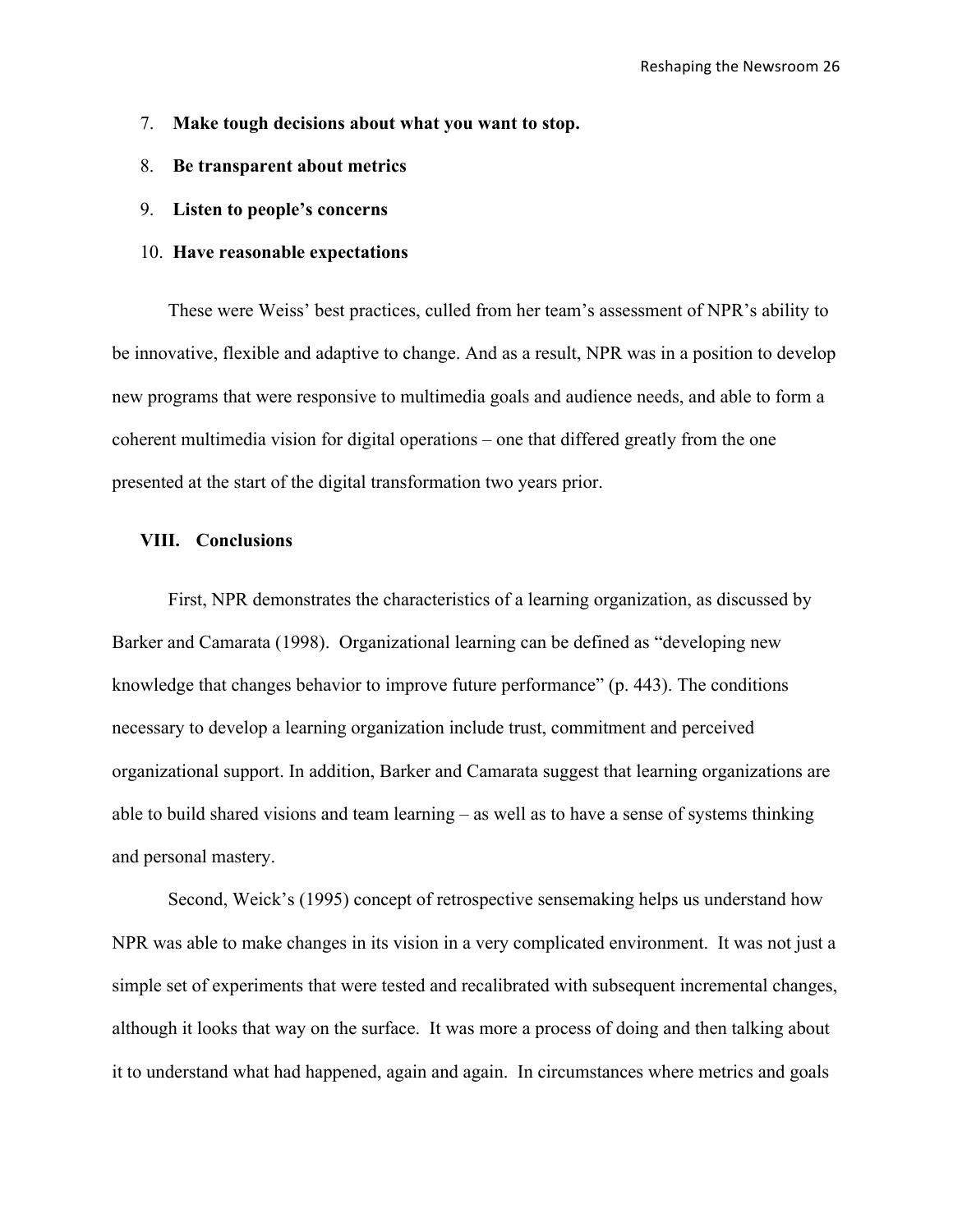are still being developed, and the strategy itself is borrowed, only over the course of many months and many conversations can organizational members make sense of their actions relative to a changing environment since the measures are still emerging. The language of testing, experimentation and recalibration gives both insiders and outsiders that image of a controlled, rational process but the view from the inside is much fuzzier than those descriptors would indicate. The use of socio-technical language gives an aura of calm and rationality to a situation fraught with massive leadership turnover, political upheaval in the member station network, global economic turbulence, the need for rapid skill acquisition in a profession known to be resistant to change, along with a major shift in the expectations of that group formerly known as the audience. By constantly communicating that the training is an on-going experiment, the leaders create a frame that has space for both failure and change, but does not require organizational members to abandon their values. And when the tension between multimedia output and quality audio output stretches resources and frays nerves, quality audio retains its primacy in the system.

Through all these challenges, NPR continued to improve its performance as a news organization and continues to become more empowered in the digital age. The organization adapted its original vision, in part by bringing on new change leaders and losing others, and in part by adjusting what had been an ambitious retraining effort into one more calculated for the other important aspect of a learning organization – the idea of perceived organizational support. Within this context, NPR was able to assure employees that they would not be turning over the keys to radio anytime soon, but at the same time they had a vision to create employee confidence in a vision for the future that included a digital strategy for survival. NPR executives thought about the organization apart from previously existing silos of shows and desks and attempted to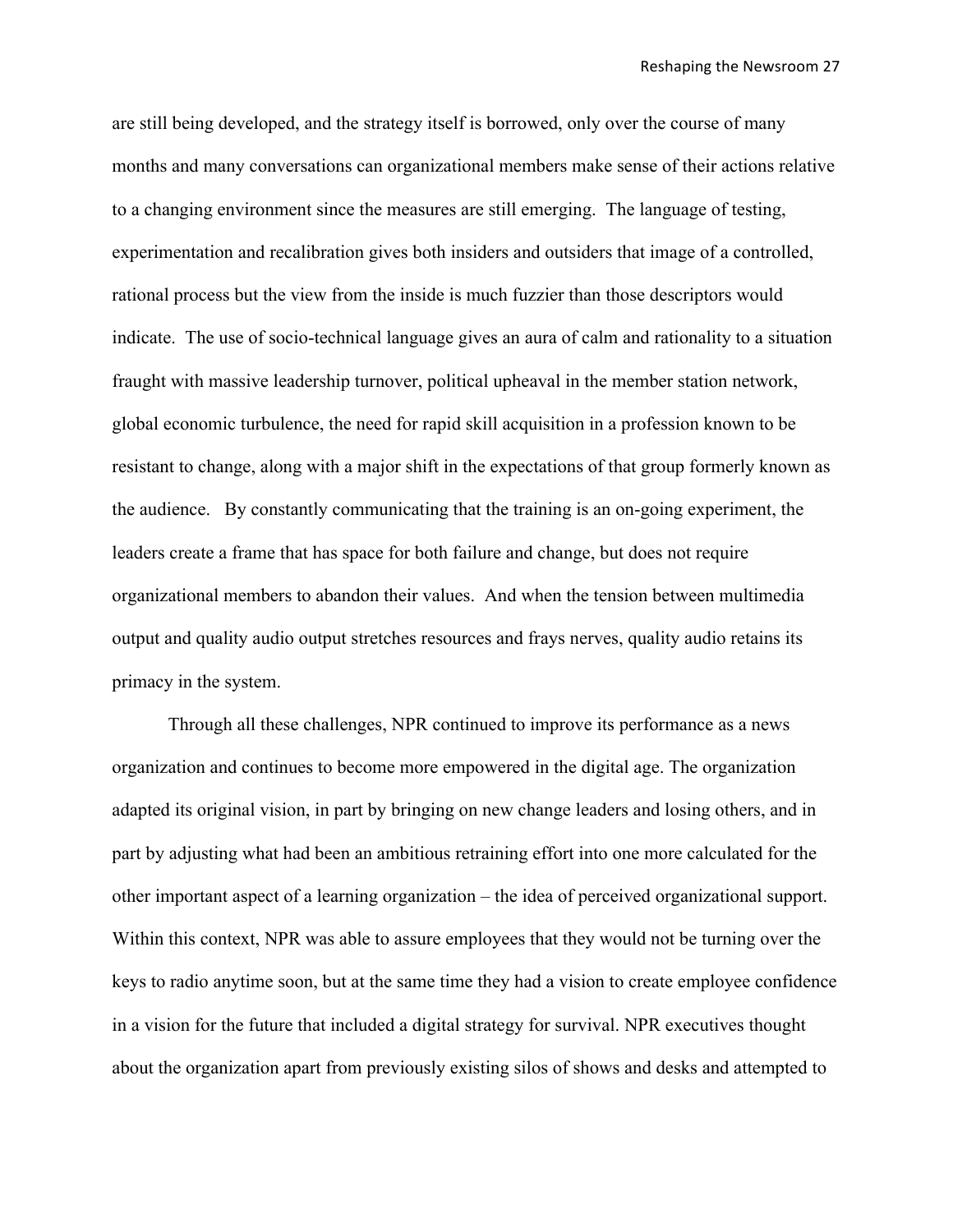incorporate digital news into the facets of existing silos; but also realized the importance of

creating digital news as its own entity. NPR realized its own boundaries and limitations- in what

it could expect from its employees and what it could expect from its member stations and

enacted Weick's rule that good organizations create a pragmatic coherence to turbulent times.

As a result, NPR stands well-positioned to continue to both adapt to the digital future and create

it, even in a time of harsh economic conditions, what Ernie Wilson, the current head of the CPB

and USC's Annenberg School, calls taking advantage of a "dire opportunity."

### **Works Cited**

- Annual Reports, Auditied Financial Statements and Form 990s. (2010, 23 Feburary). National Public *Radio*.http://www.npr.org/about/privatesupport.html
- Bardoel, J., & d'Haenens, L. (2008). Reinventing public service broadcasting in Europe: prospects, promises and problems *Media, Culture & Society, 30*(3), 337-355.
- Barker, R. T., & Camarata, M. R. (1998). The Role of Communication in Creating and Maintaing a Learning Organization: Preconditions, Indicators, and Disciplinese. *Journal of Business Communication, 35*(4), 443-367.
- Barley, S. R. (1986). Technolog asn an Occasion for Structuring: Evidence from Observations of CT Scanners and the Social Order of Radiology Departments. Administrative Science Quarterly, 31, 78-108.
- Boczkowski, P. J. (2009a). Rethinking Hard and Soft News Production: From Common Ground to Divergent Paths. *Journal of Communication, 59*(1), 98-116.
- Boczkowski, P. J. (2009b). Technology, Monitoring and Imitation in Contemporary Newswork. *Communication, Culture, and Critique, 2, 35-59.*
- Boczkowski, P. J., & de Santos, M. (2007). When More Media Equals Less News: Patterns of Content Homogenization in Argentina's Leading Print and Online Newspapers. Political Communication, *24*(2), 167-180.
- Deberett, M. (2009). Riding the wave: public service television in the multi-platform era. *Media, Culture*  $& Society, 31(5)$ , 807-827.
- DeSanctis, G., & Poole, M. S. (1994). Capturing the Compexity in Advanced Technology Use: Adaptive Structuration Theory. *Organization Science, 5*(2), 121-147.
- Deuze, M. (2007). *Media Work*. Cambridge: Polity.
- Dunleavy, T. (2008). New Zealand television and the struggle for `public service' Media, Culture & *Society, 30*(6), 795-781.
- Everhart, K. (2009, 30 March). News cycle attracts record listening. *Current*.http://www.current.org/audience/aud0906npr.shtml
- Fest, M. (2007, 17 September). Knight Foundation investments intend to speed the news industry's digital transformation. John S. and James L. Knight Foundation
- Flokenflik, D. (2008, 7 March 2008). NPR CEO Ken Stern Forced Out. *NPR*.http://www.npr.org/templates/story/story.php?storyId=87980852